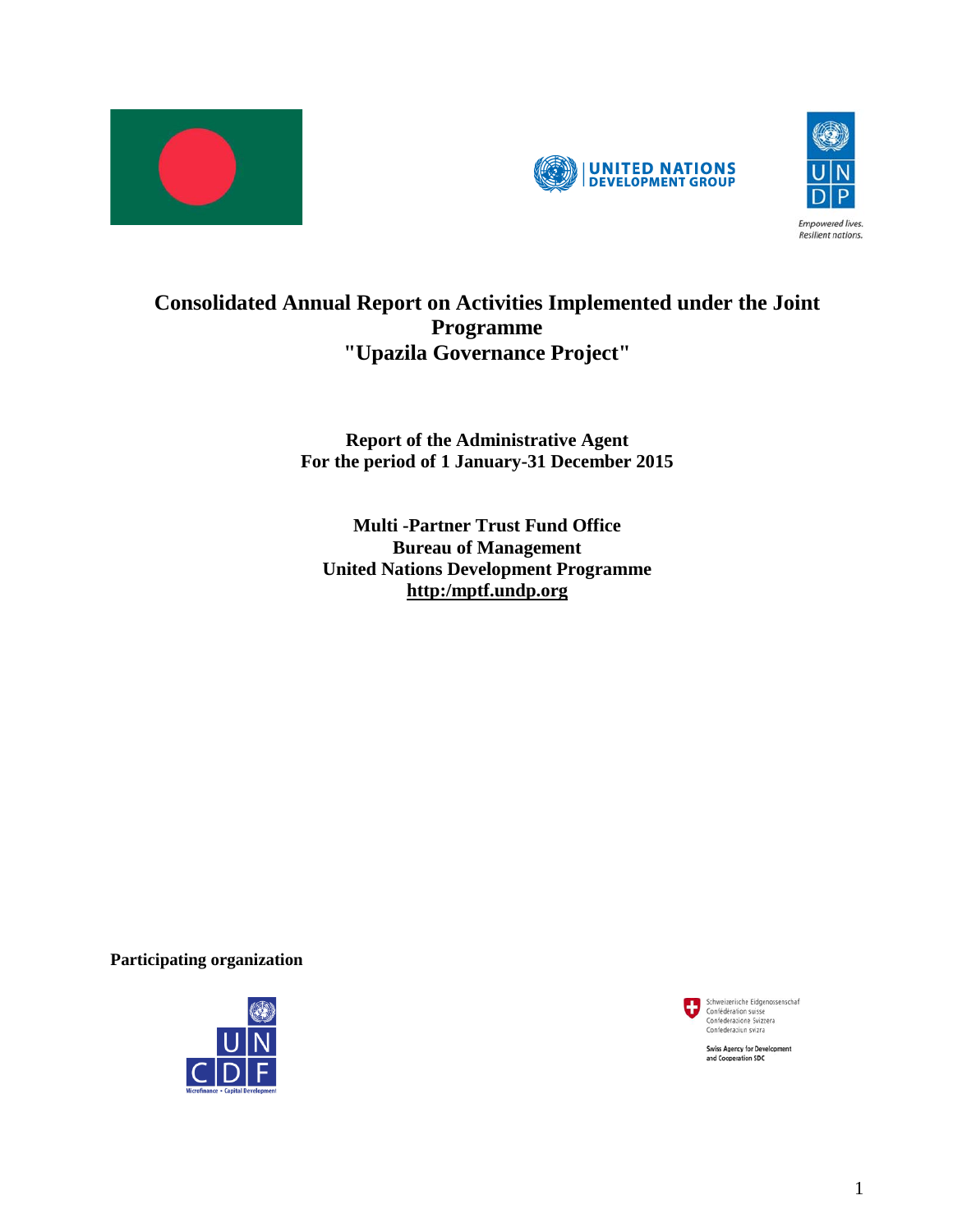|                                        | PARTICIPATING ORGANIZATIONS                     |  |
|----------------------------------------|-------------------------------------------------|--|
| Empowered lives.<br>Resilient nations. | <b>United Nations Development Programme</b>     |  |
| Microfinance . Capital Developmen      | <b>United Nations Capacity Development Fund</b> |  |

| <b>CONTRIBUTORS</b> |                                                                                                             |  |  |  |  |  |  |
|---------------------|-------------------------------------------------------------------------------------------------------------|--|--|--|--|--|--|
|                     | Schweizerische Eidgenossenschaft<br>Confédération suisse<br>Confederazione Svizzera<br>Confederaziun svizra |  |  |  |  |  |  |
|                     | <b>Swiss Agency for Development</b><br>and Cooperation SDC                                                  |  |  |  |  |  |  |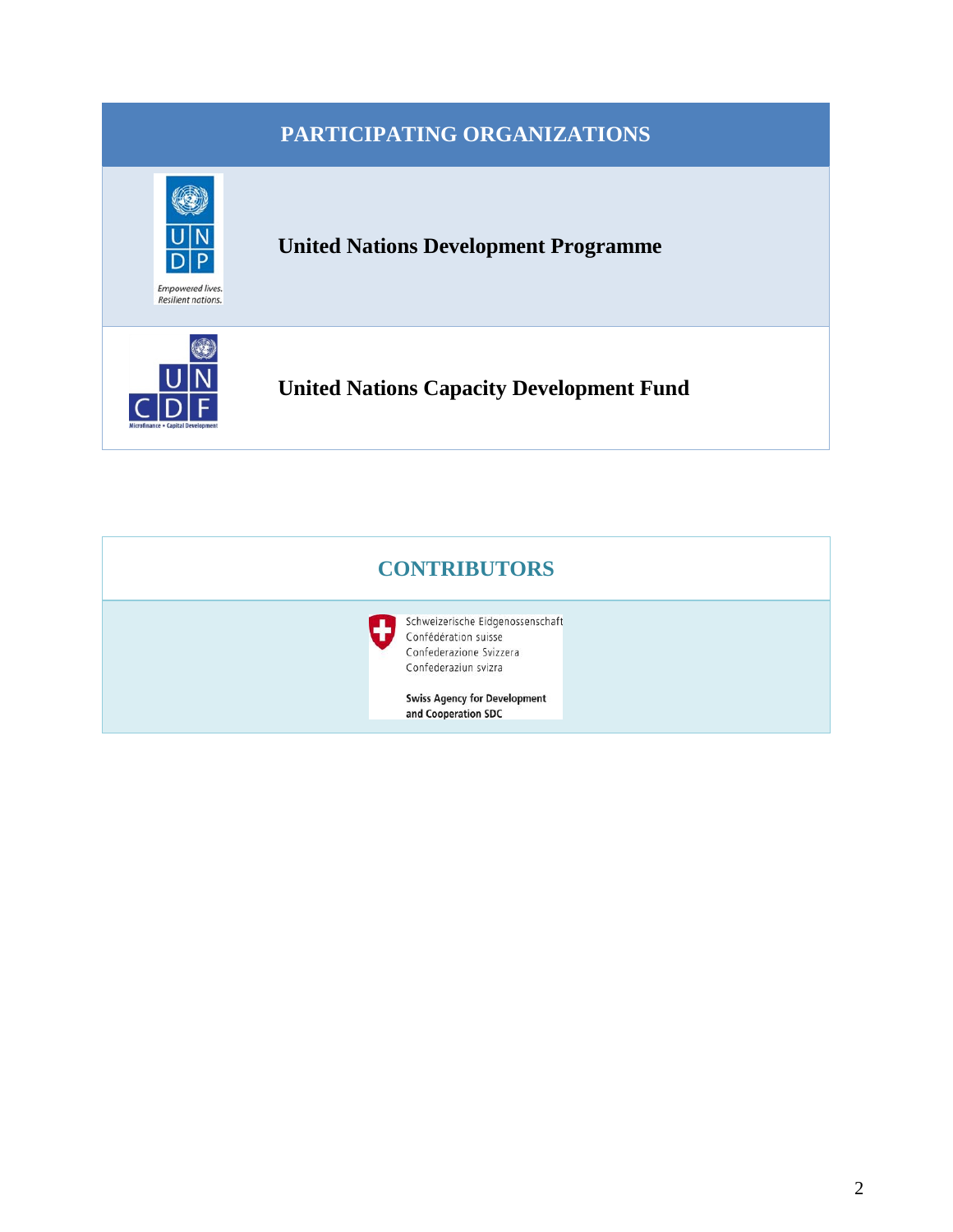# **CONTENTS List of Acronyms V Executive Summary 6 I. Purpose 8 II. Results 8 i. Indicator Based Performance Assessment 17 ii. Red Card Campaign Eliminates Early Marriage 12 III.Others Assessments or Evaluations 21 IV.Programmatic Revisions 21 V. Resources 21**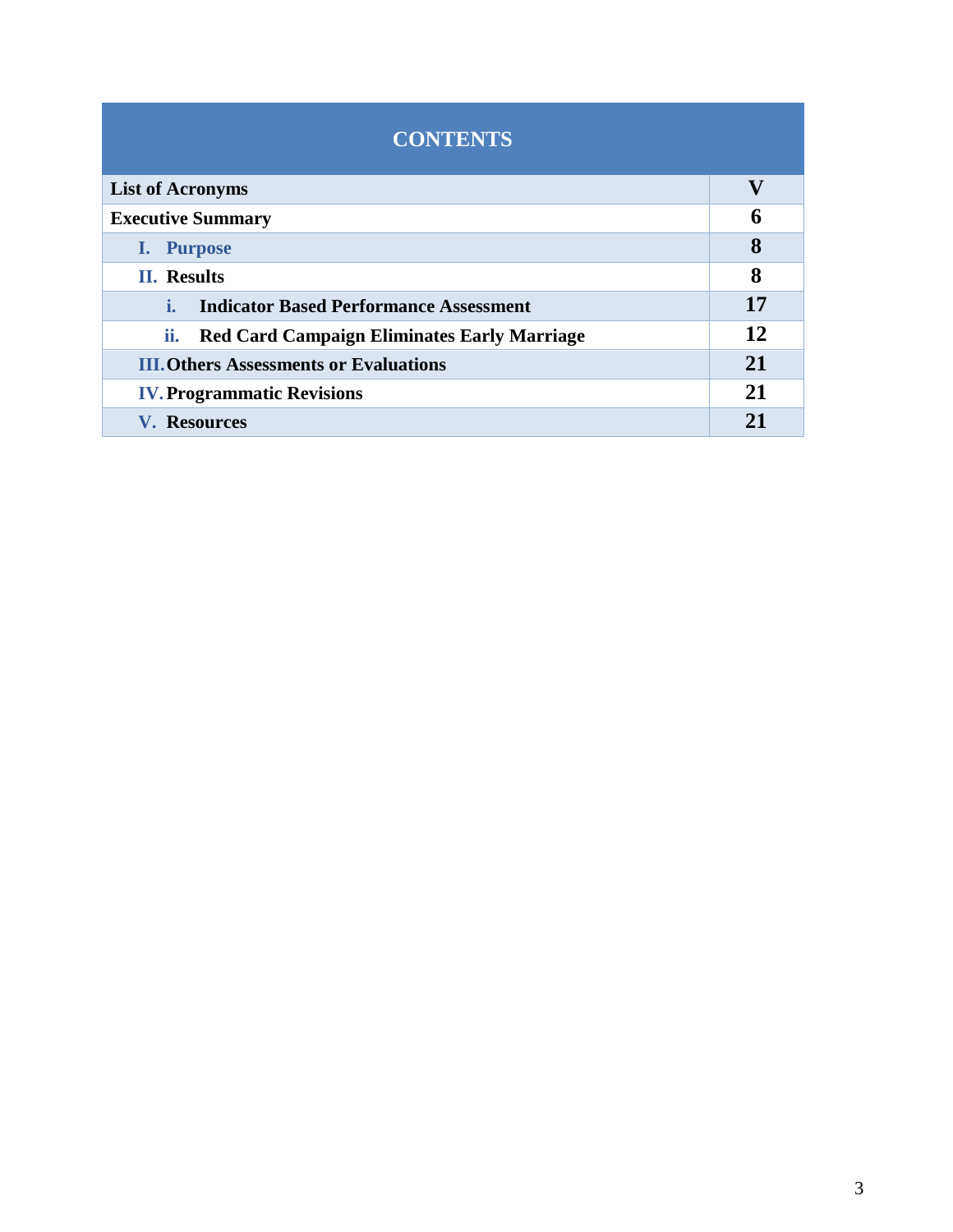#### **UPAZILLA GOVERNANCE PROGRAMME (UZGP) ANNUAL PROGRAMME NARRATIVE PROGRESS REPORT REPORTING PERIOD: 1 JANUARY – 31 DECEMBER 2015**

| Programme Title & Project Number<br>Programme Title: Upazila Governance Programme (UZGP)<br>Programme Number: 00080199<br>MPTF Office Project Reference Number: 00081863                                                                                                                                                                                                                                                               |                                                                          | Country, Locality(s), Priority Area(s) / Strategic Results <sup>1</sup><br>Country/Region<br>Bangladesh<br>Priority area/ strategic results: Democratic Governance                                                         |                 |  |  |
|----------------------------------------------------------------------------------------------------------------------------------------------------------------------------------------------------------------------------------------------------------------------------------------------------------------------------------------------------------------------------------------------------------------------------------------|--------------------------------------------------------------------------|----------------------------------------------------------------------------------------------------------------------------------------------------------------------------------------------------------------------------|-----------------|--|--|
|                                                                                                                                                                                                                                                                                                                                                                                                                                        |                                                                          |                                                                                                                                                                                                                            |                 |  |  |
| <b>Participating Organization(s)</b>                                                                                                                                                                                                                                                                                                                                                                                                   |                                                                          | <b>Implementing Partners</b>                                                                                                                                                                                               |                 |  |  |
| United Nations Development Programme (UNDP)<br>United Nations Capital Development Fund (UNCDF)                                                                                                                                                                                                                                                                                                                                         |                                                                          | Local Government Division, Ministry of Local Government,<br>Rural Development and Co-operatives                                                                                                                            |                 |  |  |
| Joint Programme Cost (US\$)<br>Total approved budget per project document \$19,312,916<br>EU<br>US\$ 10,138, 889<br>US\$ 4,920, 000<br><b>SDC</b><br>US\$ 2,000,000<br><b>UNDP</b><br>US\$ 1,000,000<br><b>UNCDF</b><br>Total Funded Budget US\$ 18,058,889<br>Unfunded Budget US\$ 1,254,027 (present unfunded is<br>increased to US\$ 1,684,165)<br>MPTF/ JP Contribution<br>By Agency (if applicable)<br>Total installment received | UNDP: US\$ 3,750,836.42<br>UNCDF: US\$ 1,120,379.73<br>US\$ 4,871,216.15 | <b>Programme Duration</b><br><b>Overall Duration (months)</b>                                                                                                                                                              | 60 months       |  |  |
|                                                                                                                                                                                                                                                                                                                                                                                                                                        |                                                                          | Start Date <sup>2</sup> (dd.mm.yyyy)                                                                                                                                                                                       | 25 August, 2011 |  |  |
| Total Project Budget US\$                                                                                                                                                                                                                                                                                                                                                                                                              | 19, 312, 916                                                             | Current End date <sup>3</sup> (dd.mm.yyyy)                                                                                                                                                                                 | 24 July, 2016   |  |  |
| Programme Assessment/Review/Mid-Term Eval.<br>Assessment/Review - if applicable please attach<br>$\square$ Yes<br>$\Box$ o Date: dd. mm. yyyy<br>Mid-Term Evaluation Report - if applicable please attach<br>$\Box$ Yes $\Box$ No Date: 31 December, 2014                                                                                                                                                                              |                                                                          | <b>Report Submitted By</b><br>Name: Pauline Tamesis<br>$\circ$<br>Title: Country Director<br>$\circ$<br>Participating Organization (Lead): UNDP and UNCDF<br>$\circ$<br>Email address: Pauline.tamesis@undp.org<br>$\circ$ |                 |  |  |

 $\overline{a}$ 

<span id="page-3-2"></span><span id="page-3-1"></span><span id="page-3-0"></span>.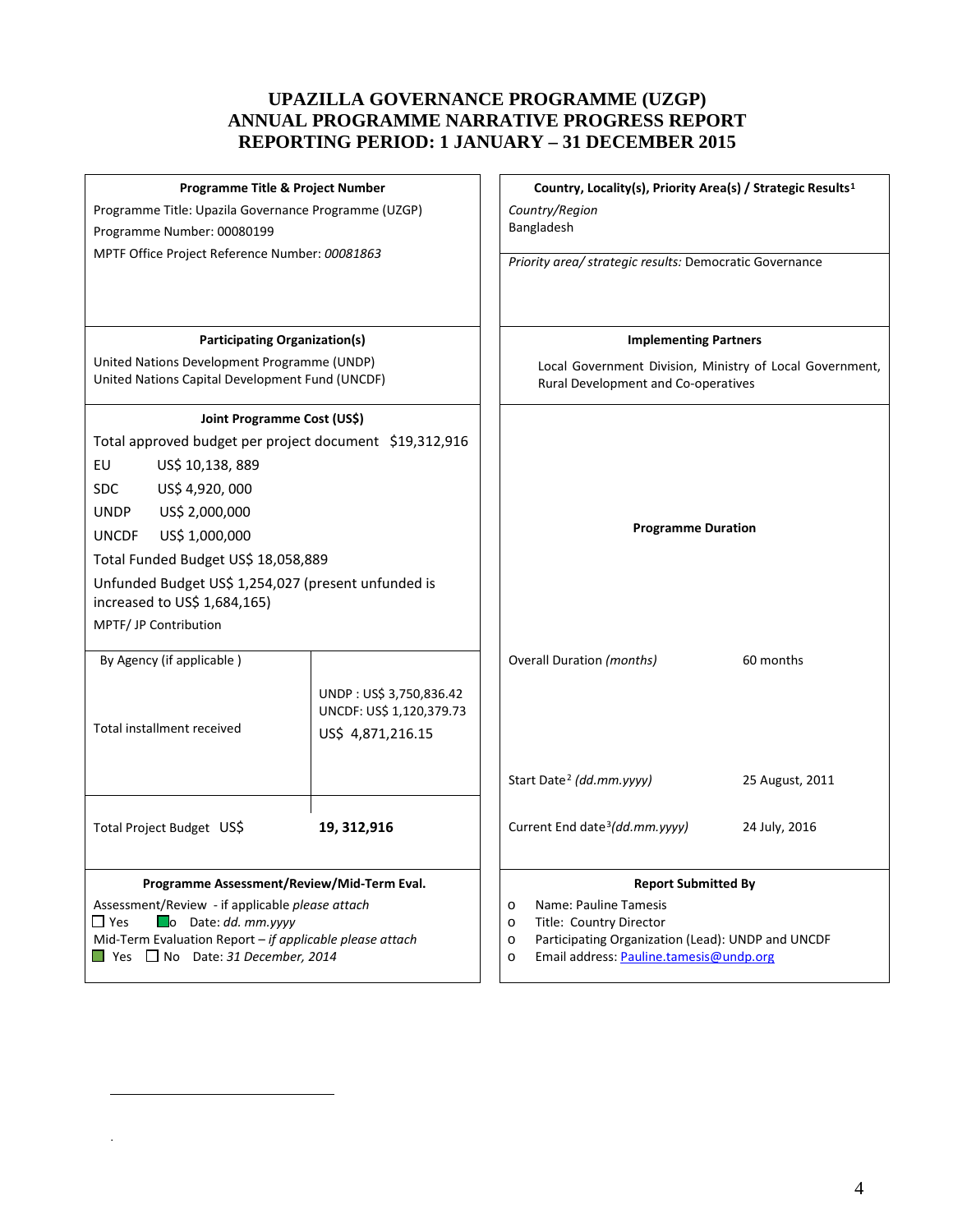## **List of Acronyms**

| <b>AWM</b>                   | <b>Alternate Work Modality</b>                                   |
|------------------------------|------------------------------------------------------------------|
| <b>ADP</b>                   |                                                                  |
| <b>AWP</b>                   | Annual Development Plan<br><b>Annual Work Plan</b>               |
| <b>BARD</b>                  | <b>Bangladesh Academy for Rural Development</b>                  |
| <b>BIDS</b>                  |                                                                  |
|                              | Bangladesh Institute of Development Studies                      |
| BIM                          | <b>Bangladesh Institute of Management</b>                        |
| <b>BMDF</b>                  | <b>Bangladesh Municipality Development Fund</b>                  |
| <b>CBOs</b>                  | Community-based Organizations                                    |
| $\overline{\text{CSO}}$      | Civil Society Organizations                                      |
| $\overline{DC}$              | <b>Deputy Commissioner</b>                                       |
| <b>DDLG</b>                  | Deputy Director, Local Government                                |
| DFs                          | <b>District Facilitators</b>                                     |
| DLG                          | Director, Local Government                                       |
| <b>DVFs</b>                  | <b>Divisional Facilitators</b>                                   |
| $E$ U                        | European Union                                                   |
| FP                           | <b>Focal Person</b>                                              |
| LG                           | Local Government                                                 |
| <b>LGD</b>                   | <b>Local Government Division</b>                                 |
| LGIs                         | <b>Local Government Institutions</b>                             |
| <b>MDGs</b>                  | Millennium Development Goals                                     |
| M&E                          | Monitoring and Evaluation                                        |
| MI&E                         | Monitoring, Inspection and Evaluation                            |
| <b>MIS</b>                   | <b>Management Information System</b>                             |
| <b>MLGRD&amp;C</b>           | Ministry of Local Government, Rural Development and Cooperatives |
| <b>NAPD</b>                  | National Academy for Planning & Development                      |
| <b>NEX</b>                   | <b>National Execution</b>                                        |
| <b>NILG</b>                  | National Institute of Local Government                           |
| <b>NGOs</b>                  | Non-government Organizations                                     |
| <b>NPD</b>                   | <b>National Project Director</b>                                 |
| PAG                          | Policy Advisory Group                                            |
| $\rm{PB}$                    | Project Board                                                    |
| PM                           | Project Manager                                                  |
| <b>PMU</b>                   | Project Management Unit                                          |
| <b>PSC</b>                   | <b>Project Steering Committee</b>                                |
| <b>RDA</b>                   | <b>Rural Development Academy</b>                                 |
| SDC                          | Swiss Agency for Development and Cooperation                     |
| SC                           | <b>Standing Committee</b>                                        |
| ToR                          | Terms of Reference                                               |
| <b>UFF</b>                   | <b>Upazila Fiscal Facility</b>                                   |
| <b>UNCDF</b>                 | United Nations Capital Development Fund                          |
| <b>UNDP</b>                  | United Nations Development Programme                             |
| <b>UNDSS</b>                 | United Nations Department of Safety and Security                 |
| <b>UNOs</b>                  | Upazila Nirbahi Officers                                         |
| <b>UZGP</b>                  | Upazila Governance Project                                       |
| $\overline{\text{UP}}$       | <b>Union Parishad</b>                                            |
| $\ensuremath{\mathsf{UPGP}}$ | Union Parishad Governance Project                                |
|                              |                                                                  |
| <b>UZP</b>                   | Upazila Parishad                                                 |
| $\overline{VC}$              | Vice Chairman                                                    |
| <b>WDF</b>                   | Women Development Forum                                          |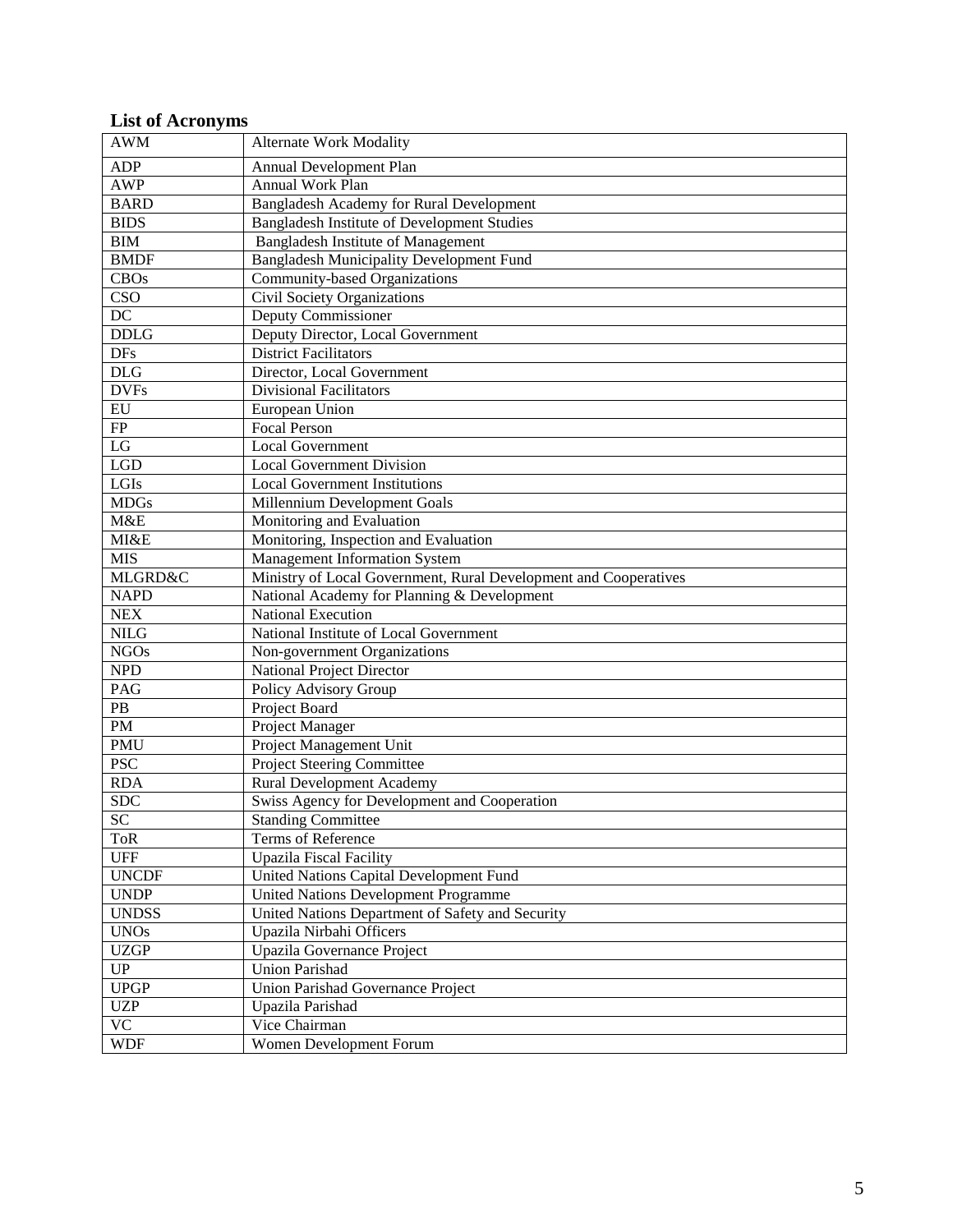#### **EXECUTIVE SUMMARY**

Upazila Governance Project (UZGP) aims to strengthen *Upazila Parishads* (UZPs) as an effective tier of local government through capacity building, policy support and ensuring participatory citizen engagement for local development, effective service delivery and attainment of the Millennium Development Goals (MDGs). UZGP supported Local Government Division (LGD) to equip the Upazila Parishad functionaries through different capacity building initiatives to effectively perform their mandated responsibilities. It is evident that Upazila Parishad's performance in engaging planning, budgeting, monitoring and implementation of development priorities and holding meetings, formation and functioning of committees, functioning of panel chair etc. has significantly improved Community participation in planning, budgeting, implementing development schemes and addressing social issues e.g. violence against women reveals increased institutional capacity of Upazila Parishads to deliver services. . Nevertheless, putting legal provisions of elected women's representation as members of Upazila Parishad into practice can be considered a significant achievement.

A recent performance assessment study carried out by the department of Public Administration of Dhaka University clearly depicts the increased performance of all 65 Upazilas in project areas. All Upazilas have obtained relatively higher scores compared to the previous year that indicates enhanced capacities, improved coordination and changes in mindset of UZP functionaries. A circular was issued by the Cabinet Division on 14<sup>th</sup> October, 2015 to transfer of salary budget to Upazila Parishad account which would enable more control over the transferred line department officials and strengthen the decentralization process. Citizen Perception Survey (CPS) 2015 reveals citizen's overall satisfaction on the overall performance of Upazila Parishad increased to 51.2%, which was only 12.9% during the baseline.

Strengthening the capacity of Upazila Parishad functionaries for effective functioning of the Upazila Parishad in compliance with the Upazila Act 2009, 2011 is the major focus of UZGP's capacity building intervention. At the end of the last tenure of Upazila Parishad, 70% of the UZPs were holding mandatory monthly meeting as compared to 30% of UZP in 2012. Despite new leadership, 99% of UZPs in project areas are now regularly holding their monthly meeting compared to 88% in control areas. UZP chair, Vice Chairs and members are more actively involved in UZP affairs. To maintain and sustain the institutional practices for effective functioning of UZP, the project has taken deliberate initiative to make UZP Committees more functional to improve democratic practices in managing Upazila Parishad affairs by arranging training on Rules and Functions of UZP committees for the Committee Chairs as well as for DDLGs and DLGs. UZGP's monitoring findings 2015 reveals at least 6 key committees are holding regular meetings in project areas e.g. 72% in project areas compared to 34% in control areas.

Local Government Division (LGD), having assistance from UZGP put forward 7 Rules to the Ministry of Law for vetting of which two Rules are already vetted and remaining are under review process. LGD issued a circular that directed the UZPs to allocate 3% Annual Development Plan (ADP) allocation for WDF. In addition, the circular also mentioned that 25% schemes will led by women representative that paved the way for reducing gender disparity and empowerment of women thorough implementation of appropriate development schemes. UZGP's monitoring data confirms that all 65 WDF in project areas have already ensured the 3% ADP allocation and submitted proposals to the concern Parishad.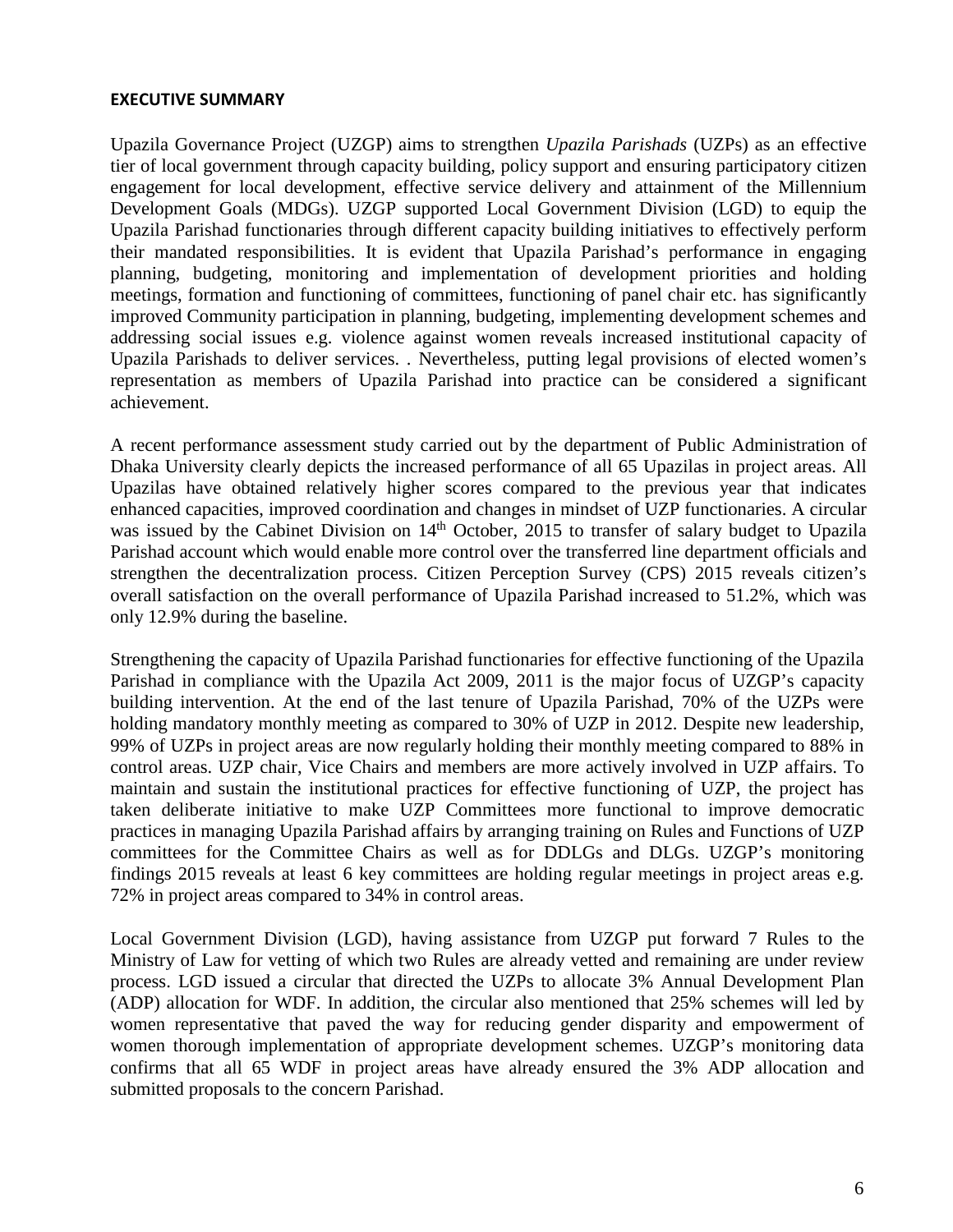The project delivery was mostly on track despite challenging political situation in the beginning of the year. Some capacity building activities had to defer as UNOs could not be released from their workstation due to the Municipality election and public examinations. In 2015, UZGP's financial delivery was 86%.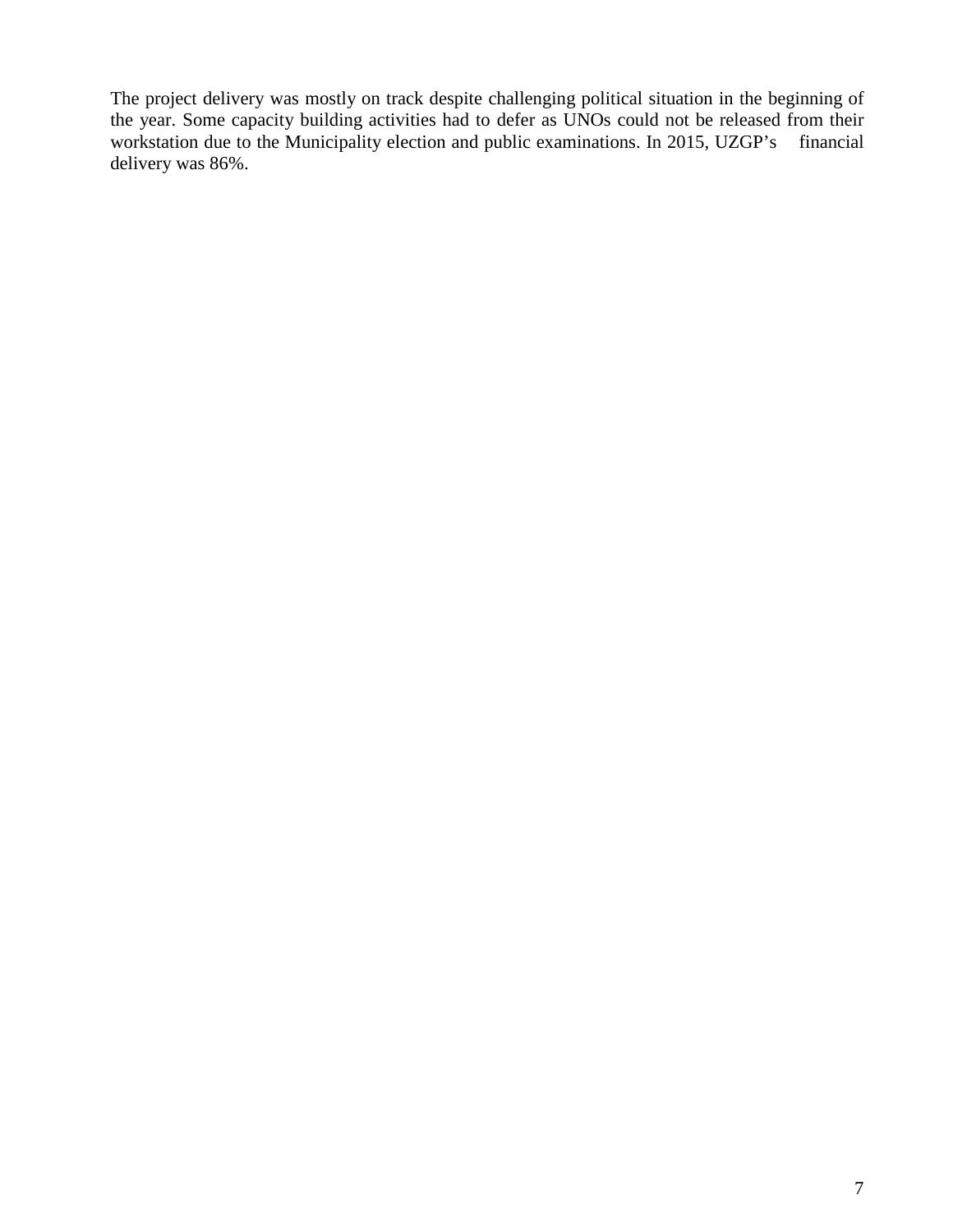#### **I. Purpose**

The overall objective of the UZGP is to strengthen capacities of local governments and other stakeholders to foster participatory local development service delivery for the MDGs. This objective is well aligned with the UNDAF and Country Programme Document (CPD) for Bangladesh, which has set one of the outcomes to be "Government institutions at the national and sub-national levels are able to more effectively carry out their mandates, including delivery of public services, in a more accountable, transparent, and inclusive manner".

The project through its capacity building and technical policy support extended its outreach to 487 UZPs<sup>[4](#page-7-0)</sup>; whereas the Upazila Fiscal Facility (UFF) is targeted for intensive support to 14 *Upazilas* of seven districts from seven divisions with performance based block grants*.* The three key output level results envisaged to be achieved by UZGP are:

- Output 1: Strengthened Upazila Parishads as more functional, transparent and accountable institutions.
- Output 2: Strengthened Planning and Budgetary system at UZP with MDG orientation and pro-poor service delivery mechanism
- Output 3: Strengthened national capacity for effective policy review, monitoring, lesson learning and capacity development of local government institutions (LGIs) for improved Local Governance.

#### **II. Results**

**Outcomes:** Upazila Parishads in general are now holding regular meeting, making standing committees more functional and better able to plan and budget for development activities engaging community at large that demonstrates democratic functioning of Upazila Parishad with wider transparency and accountability. The training programs have considerably developed the level of confidence and functional skills of the UZP functionaries, especially female Vice Chairs, who become more active in decision making of the Upazila Parishad, supported by the emerging expanding role of the WDFs. Through training and workshops, UZGP appears to have been able to infuse some democratic values among the transferred LD officials and they are gradually accepting the authority of the political executives. It is evident that the coordination among the elected representatives and the officials has improved that reveals changing of attitude and mindset. This change of mindset paved the way of better accountability and induced a new (emerging) democratic culture at the local level, which practice is gradually increased in the UZPs level with the support from UZGP.

Upazila Parishads, utilizing the UFF grants largely contributed in achieving the MDGs by undertaking schemes for reducing poverty, improving education and health services, enabling women's empowerment as well as addressing the needs of marginalized and the disadvantaged section of people. LGD issued a circular that directed the UZPs to allocate 3% of Annual Development Plan (ADP) allocation for WDF. In addition, the circular also mentioned that 25% schemes will be led by women representative that paved the way for reducing gender disparity and empowerment of women thorough implementation of appropriate development schemes.

<span id="page-7-0"></span><sup>&</sup>lt;sup>4</sup> The number of UZPs have increased to 487 from 482 since project started. Project has included them in capacity building initiatives.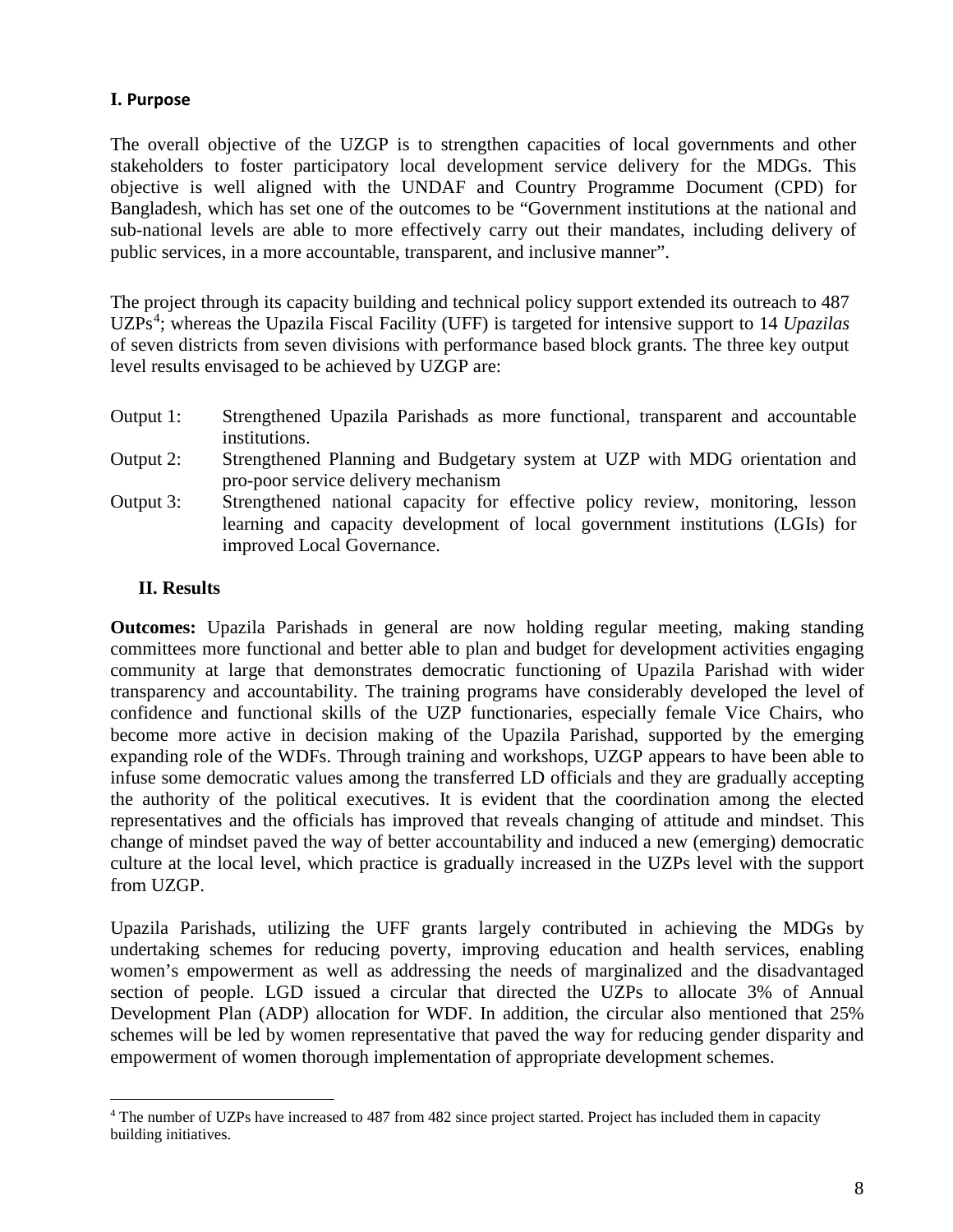Planning and budgeting system of Upazila Parishads improved and almost 100% Upazilas are now submitting budget in time. It is evident that Upazila Parishads in project areas used to share the draft budget for public inputs by displaying budget in their notice board and also through uploading in the web-portal, which demonstrates wider transparency and accountability towards citizen. Citizen satisfaction on overall services of Upazila Parishad has increased. Recently conducted Citizen Perception Survey (CPS 2015) by BIDS shows 62.2% of the respondents of the project areas were satisfied (including highly satisfied) with the activities performed by UZP while it was only 33% in control areas.

|                                                                                                                         | <b>Table 1</b>                                                                                              |                                                                                                                                                                                                                                                                                                                                                                                                                                                                                                                                                                                                                                                                                                                                                                                                                                                                                                                                                                 |                                                                                                               |                                                                                                                                                                                                                                                                                                                                                    |  |  |  |  |  |  |
|-------------------------------------------------------------------------------------------------------------------------|-------------------------------------------------------------------------------------------------------------|-----------------------------------------------------------------------------------------------------------------------------------------------------------------------------------------------------------------------------------------------------------------------------------------------------------------------------------------------------------------------------------------------------------------------------------------------------------------------------------------------------------------------------------------------------------------------------------------------------------------------------------------------------------------------------------------------------------------------------------------------------------------------------------------------------------------------------------------------------------------------------------------------------------------------------------------------------------------|---------------------------------------------------------------------------------------------------------------|----------------------------------------------------------------------------------------------------------------------------------------------------------------------------------------------------------------------------------------------------------------------------------------------------------------------------------------------------|--|--|--|--|--|--|
| UPAZILA GOVERNANCE PROGRAMME OUTPUT WISE ACHIEVEMENTS                                                                   |                                                                                                             |                                                                                                                                                                                                                                                                                                                                                                                                                                                                                                                                                                                                                                                                                                                                                                                                                                                                                                                                                                 |                                                                                                               |                                                                                                                                                                                                                                                                                                                                                    |  |  |  |  |  |  |
| <b>Outcomes</b>                                                                                                         | 2015 Targeted<br>Results                                                                                    | Achievements in 2015                                                                                                                                                                                                                                                                                                                                                                                                                                                                                                                                                                                                                                                                                                                                                                                                                                                                                                                                            |                                                                                                               | Evidence/Data<br>Source                                                                                                                                                                                                                                                                                                                            |  |  |  |  |  |  |
| 1. Strengthened<br>Upazila Parishads<br>as functional,<br>democratic,<br>transparent and<br>accountable<br>institutions | Institutional<br>capacity increased<br>in managing<br>Upazila Parishad<br>business<br>Target:<br>Nationwide | • 794 participants i.e. male 398<br>and female 396 have received 2<br>days training on Rules and<br>Functions of UZP Committee.<br>Participants were UZPs Vice-<br>Chair along with DLGs and<br>DDLGs.<br>• Total 3112 i.e. male 2587 and<br>525 female of UZPs committee<br>members have received Day-long<br>orientation on 'Roles and<br>Responsibilities in making<br><b>Committees Functional.</b><br>• Total 42212 participants i.e.<br>33584 male and 8628 female<br>participants attended in 4<br>thematic workshops in the<br>reporting period at 65 UZPs.<br>A total of 677 participants i.e.<br>male 614 and female 63 have<br>received 2 Days training on<br>Planning, Budgeting and local<br><b>Resources Mobilization.</b><br>2384 participants <i>i.e.</i> male<br>ш<br>1892 and female 492 have<br>received 3 Days specialized<br>training on Finance Management<br>Audit and PPR.<br>■ 100% UZPs in project area<br>conduct monthly meeting of | $\blacksquare$<br>п<br>$\blacksquare$<br>$\blacksquare$<br>$\blacksquare$<br>$\blacksquare$<br>$\blacksquare$ | Annual report<br>from DF DF and<br><b>DVF</b><br>Training schedule<br>Training reports<br>from 5 national<br>institutes<br>Minutes of Upazila<br>Parishad &<br>Committee<br>meeting<br>Notification of<br><b>UZP</b> Committee<br>formation<br>List of additional<br>material /<br>curriculum added<br>by project<br>M&E reports by<br>field staff |  |  |  |  |  |  |

**2.2 Outputs:** The key achievements against planed Results for the year 2015 were: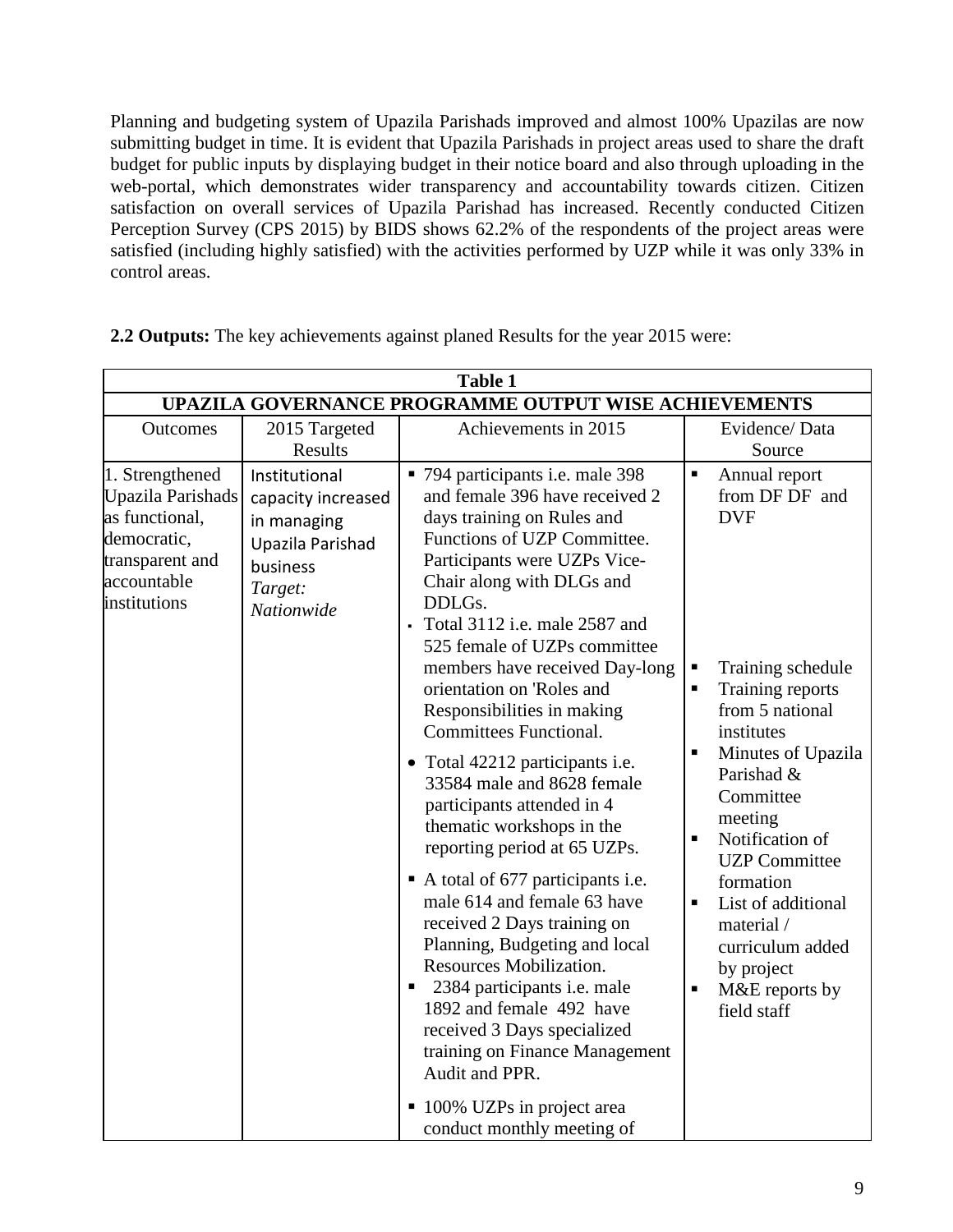|                                 |                                        |                        | UZPs regularly while it is 88% in<br>control UZPs                                                                                                                                                                                                                                                                                                                                                                                                                                                                                                                                                                                                                                                                                                                                                                                                                                                                                                                                                                                                      |                          |                                 |
|---------------------------------|----------------------------------------|------------------------|--------------------------------------------------------------------------------------------------------------------------------------------------------------------------------------------------------------------------------------------------------------------------------------------------------------------------------------------------------------------------------------------------------------------------------------------------------------------------------------------------------------------------------------------------------------------------------------------------------------------------------------------------------------------------------------------------------------------------------------------------------------------------------------------------------------------------------------------------------------------------------------------------------------------------------------------------------------------------------------------------------------------------------------------------------|--------------------------|---------------------------------|
|                                 |                                        |                        | • 72% UZPs in project areas and<br>34% in control areas are holding<br>regular bi-monthly meeting of 6<br>key committees.                                                                                                                                                                                                                                                                                                                                                                                                                                                                                                                                                                                                                                                                                                                                                                                                                                                                                                                              |                          |                                 |
|                                 |                                        | $\bullet$<br>$\bullet$ | • A total of 223 participants<br>i.e. male 210 and female 13<br>have<br>received<br>2<br>Days<br>Office<br>training<br>on<br>Management, Filing<br>and<br>Documentation.<br>Nationwide peer exchange<br>visit completed within 6<br>Divisions. A total 196 team<br>members took part in the<br>exchange visit. The team<br>consist of DLG, DDLG,<br>UNO, UZP Chair, Vice<br>Chair, DF, DVF and some<br>other officials.<br>Total 2,733 participants<br>attended in<br>the<br><b>WDF</b><br>formation workshop at 95<br>Upazila and 41 Targeted<br>District under 7 Divisions.<br>212 Govt. officials have<br>received ToT on capacity<br>building of WDF.<br>Total 6146 WDFs members<br>received training at Upazila<br>5WDF<br>level.<br>regional<br>conferences completed in<br>five Divisions where a total<br>of<br>1105<br>women<br>representative participated.<br>130 schools in 65 UZPs<br>organized<br>awareness<br>campaign<br>against<br>early<br>marriage<br>and<br>sexual<br>where<br>84470<br>harassment<br>participants i.e. 37900 male |                          |                                 |
|                                 |                                        |                        | and 46570 female attended.                                                                                                                                                                                                                                                                                                                                                                                                                                                                                                                                                                                                                                                                                                                                                                                                                                                                                                                                                                                                                             |                          |                                 |
| 2. Strengthened<br>Planning and | Upazila Parishads<br>improved delivery | $\bullet$              | 14 UZPs received BDT 70                                                                                                                                                                                                                                                                                                                                                                                                                                                                                                                                                                                                                                                                                                                                                                                                                                                                                                                                                                                                                                |                          | Performance                     |
| <b>Budgeting system</b>         | of services to the                     | $\bullet$              | m as UFF grants.<br>150 schemes implemented                                                                                                                                                                                                                                                                                                                                                                                                                                                                                                                                                                                                                                                                                                                                                                                                                                                                                                                                                                                                            | $\overline{\phantom{0}}$ | Assessment report<br>UFF grants |
| at UZP with                     | poor,                                  |                        | where 90% schemes were                                                                                                                                                                                                                                                                                                                                                                                                                                                                                                                                                                                                                                                                                                                                                                                                                                                                                                                                                                                                                                 |                          | disbursement                    |
|                                 |                                        |                        |                                                                                                                                                                                                                                                                                                                                                                                                                                                                                                                                                                                                                                                                                                                                                                                                                                                                                                                                                                                                                                                        |                          |                                 |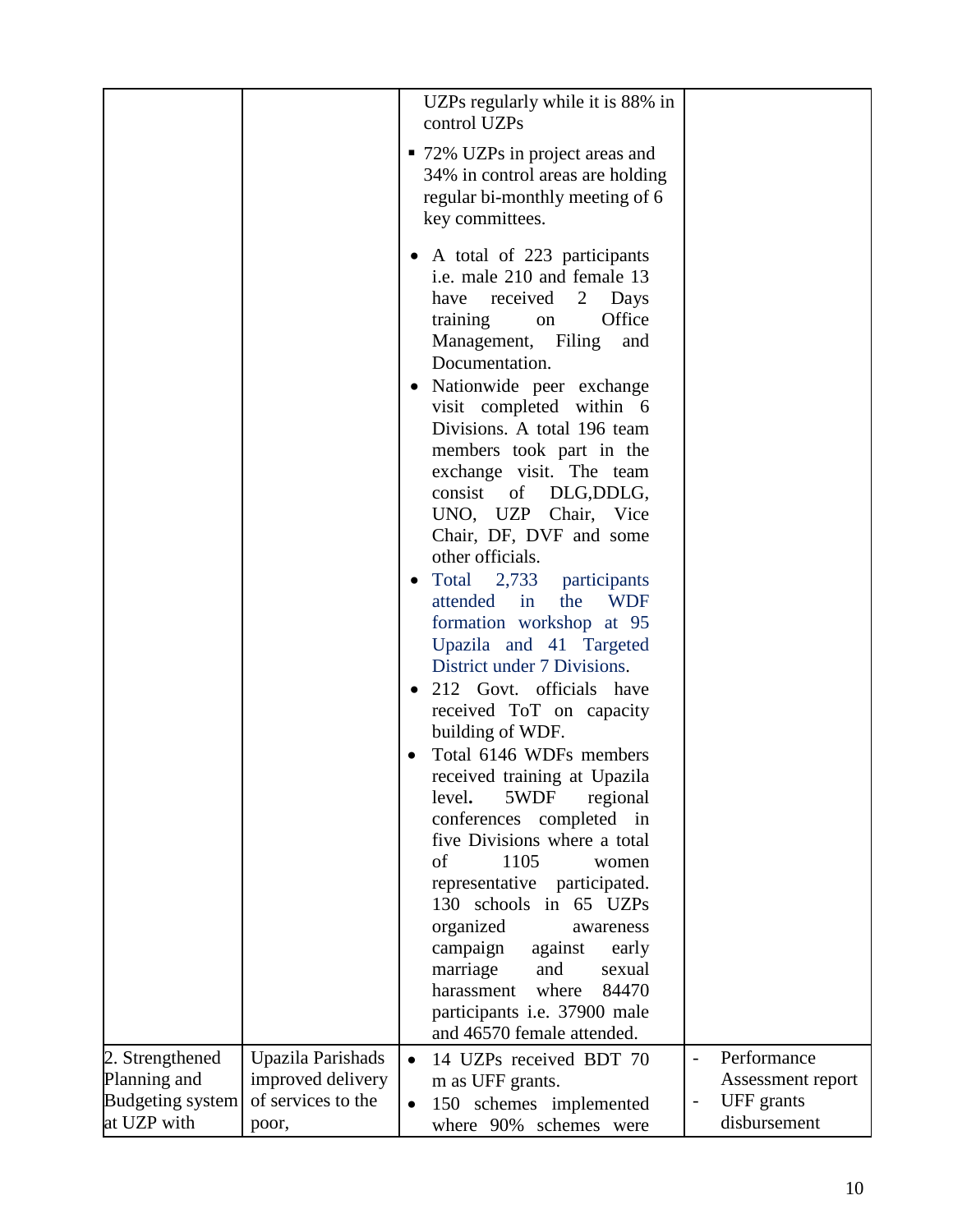| <b>MDG</b> orientation<br>and pro-poor<br>service delivery                                                                                                                                                                    | disadvantaged and<br>the marginalized<br>groups focusing<br>on MDGs<br>Target:<br>open sessions<br>on plan $&$<br>budget:54<br>UZPs<br>UFF grants:<br>$14 \text{ UZPs}$                                    | MDG focused.<br>3,80,355 direct beneficiaries<br>$\bullet$<br>$(M=1,79,087, F=2,01,268)$<br>received benefit from 150<br>schemes implemented in 14<br>UZPs.<br>54 UZPs have developed<br>$\bullet$<br>their plan book of which 22<br>already published, remaining<br>under publication process. | $\overline{a}$<br>$\overline{\phantom{a}}$<br>$\overline{\phantom{a}}$<br>$\overline{\phantom{a}}$ | report<br><b>UFF</b> schemes<br>detail & approval<br>150 schemes list<br>by UZPs<br>Printed plan &<br>budget book<br>Program<br>Photographs |
|-------------------------------------------------------------------------------------------------------------------------------------------------------------------------------------------------------------------------------|------------------------------------------------------------------------------------------------------------------------------------------------------------------------------------------------------------|-------------------------------------------------------------------------------------------------------------------------------------------------------------------------------------------------------------------------------------------------------------------------------------------------|----------------------------------------------------------------------------------------------------|---------------------------------------------------------------------------------------------------------------------------------------------|
| 3. Strengthened<br>technical capacity<br>of Local<br>Government<br>Division for<br>effective policy<br>review,<br>monitoring,<br>lesson leaning<br>and capacity<br>development of<br>LGIs for<br>improved Local<br>Governance | Policy Research to<br>strengthen policy<br>development on<br>Local<br>Government for<br>structural<br>institutionalization<br>of LGIs<br>contributing to<br>prospective<br>reform<br>Target:<br>Nationwide | 7 rules and a regulation of UZP<br>$\bullet$<br>reviewed by LGD and sent to<br>law ministry for vetting.<br>Vetting completed for 2 Rules<br>and remaining is under process.<br>5 policy brief drafted<br>п<br><b>Citizen Perception Survey</b><br>ш<br>Completed.                              | $\overline{\phantom{0}}$<br>$\overline{\phantom{0}}$<br>$\overline{\phantom{0}}$                   | Seven Rules and<br>One Regulations<br>of Upazila<br>Parishad<br>5 policy research<br>Citizen perception<br>Survey draft report<br>2015      |

*Sources of data: Monitoring and Evaluation report 2015*

## **Output 1: Strengthened Upazila Parishads as more functional, transparent and accountable**

Strengthening the capacity of Upazila Parishad functionaries for effective functioning of the Upazila Parishad in compliance with the Upazila Act is the major focus of UZGP's capacity building intervention. At the end of the last tenure of Upazila Parishad 70% of the UZPs were holding mandatory monthly meeting as compared to 30% of UZP in 2012. Despite new leadership, 99% of UZPs in project areas are now regularly holding their monthly meeting compared to 88% in control areas. UZP chair, Vice Chairs and members are more actively involved in UZP affairs.

Training Provided to Upazila Parishad Functionaries

|                                      |              |               | <b>Participants</b> |               |             | <b>Total</b> |              |
|--------------------------------------|--------------|---------------|---------------------|---------------|-------------|--------------|--------------|
| <b>Training title</b>                | <b>Chair</b> | <b>Vice</b>   | <b>GoB</b>          | UP            | <b>Male</b> | Female       | <b>Total</b> |
|                                      |              | <b>Chairs</b> | <b>Officials</b>    | <b>Chairs</b> |             |              |              |
| Training on Activation of UZP        |              | 751           | 43                  |               | 398         | 396          | 794          |
| committee for UZP Vice Chairs, DLG   |              |               |                     |               |             |              |              |
| and DDLGs                            |              |               |                     |               |             |              |              |
| Training on UZP Planning, Budgeting  | 57           | 115           | 73                  | 432           | 615         | 62           | 677          |
| and resource mobilization            |              |               |                     |               |             |              |              |
| Training on office management filing |              |               | 223                 |               | 210         | 13           | 223          |
| and documentation for Upazila        |              |               |                     |               |             |              |              |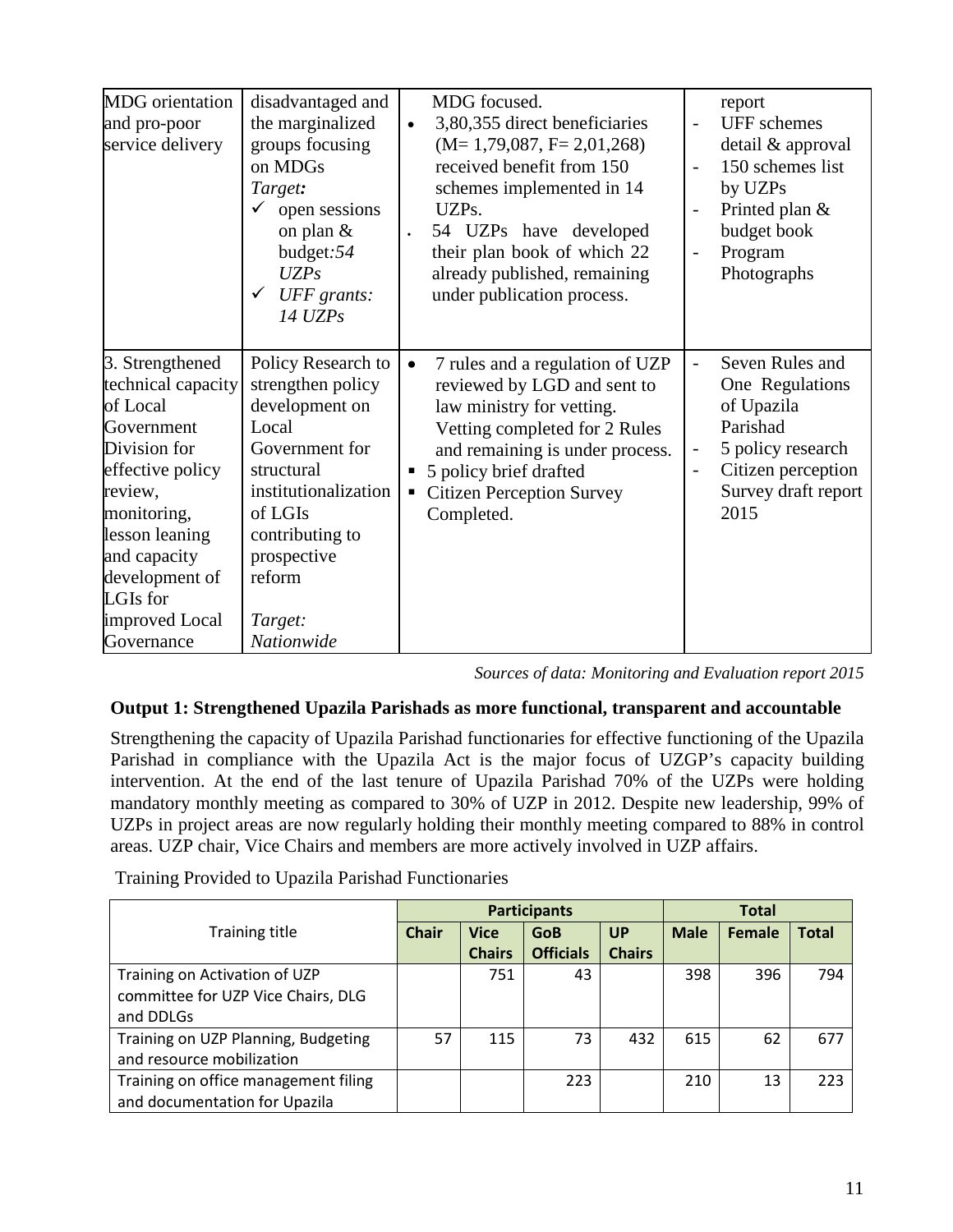|                                      |              |               | <b>Participants</b> | <b>Total</b>  |             |               |              |
|--------------------------------------|--------------|---------------|---------------------|---------------|-------------|---------------|--------------|
| <b>Training title</b>                | <b>Chair</b> | <b>Vice</b>   | <b>GoB</b>          | <b>UP</b>     | <b>Male</b> | <b>Female</b> | <b>Total</b> |
|                                      |              | <b>Chairs</b> | <b>Officials</b>    | <b>Chairs</b> |             |               |              |
| Three days specialized training on   | 396          | 816           | 1172                |               | 1892        | 492           | 2384         |
| finance, Audit, PPR to 487 UZP (UNO, |              |               |                     |               |             |               |              |
| PIO, Eng, Chairman and 2 Vice        |              |               |                     |               |             |               |              |
| Chairs)(ongoing at BIM) (info        |              |               |                     |               |             |               |              |
| provided 70 batches)                 |              |               |                     |               |             |               |              |
| <b>WDF TOT</b>                       |              |               |                     |               | 81          | 99            | 180          |
|                                      |              |               |                     |               |             |               |              |
| 5 Days Leadership Training for WDF   |              |               |                     |               |             | 271           | 271          |
| <b>President and Secretary</b>       |              |               |                     |               |             |               |              |
| Total                                | 453          | 1682          | 1511                | 432           | 3196        | 1333          | 4529         |

To maintain and sustain the institutional practices for effective functioning of UZP, the project has taken deliberate initiative to make UZP Committees more functional to improve democratic practices in managing Upazila Parishad affairs by arranging training on Rules and Functions of UZP committees for the Committee Chairs as well as for DDLGs and DLGs. A total of 794 Vice Chair, DDLGs and DLGs took part in the training. In addition, one day orientation was organized in 65 UZPs for all the members of respective committees to improve their understanding and persuading their active participation in committee meetings in order to make all committees functional. A total of 3112 i.e. male 2587 and female 525 members of UZP committees took part in the orientation. As a result, UZP key committees are becoming functional. UZGP's monitoring report reveals at least 6 key committees are holding regular meetings in project areas e.g. 72% in project areas compared to 34% in control areas.

According to the CPS 2015, 62.2% of the respondents of the project areas were satisfied (including highly satisfied) with the activities performed by UZP while in control areas it was only 33%, which reveals improved service delivery. Targeted Upazilas have made their service provisions available to citizens through installing citizen charter at the UZP premises and/or other public places. Transparency of UZP activities in the UZGP project area has been demonstrated by sharing information on UZP's development initiatives through web portal.

| Key area of the survey      |         | Baseline, 2012 |         | CPS, 2014 |         | CPS, 2015 |
|-----------------------------|---------|----------------|---------|-----------|---------|-----------|
|                             | Project | Control        | Project | Control   | Project | Control   |
| Citizen's opinion that they | 33.2    | 32.6           | 77.5    | 73.3      | 35.8    | 19.2      |
| know the functions of UZP   |         |                |         |           |         |           |
| Sought information from     | 3.96    | 5.90           |         |           | 26.3    | 15.3      |
| <b>UZP</b>                  |         |                |         |           |         |           |
| Knowledge about Parishad's  |         |                | 29.3    | 22.8      | 21.7    | 12.8      |
| Meeting, UZP                |         |                |         |           |         |           |
| Having idea about Schemes'  | 0.9     | 1.43           | 10.6    | 8.7       | 53.5    | 48.8      |
| selection                   |         |                |         |           |         |           |
|                             |         |                |         |           |         |           |
| Aware about Annual          | 10.11   | 12.89          | 19.6    | 13.9      | 20.8    | 12.3      |
| Development Plan of UZP     |         |                |         |           |         |           |
|                             |         |                |         |           |         |           |
| Aware about Annual Budget   | 0.0     | 0.0            | 19.3    | 13.2      | 26.8    | 10.8      |

Comparison of Baseline and Citizen Perception Survey :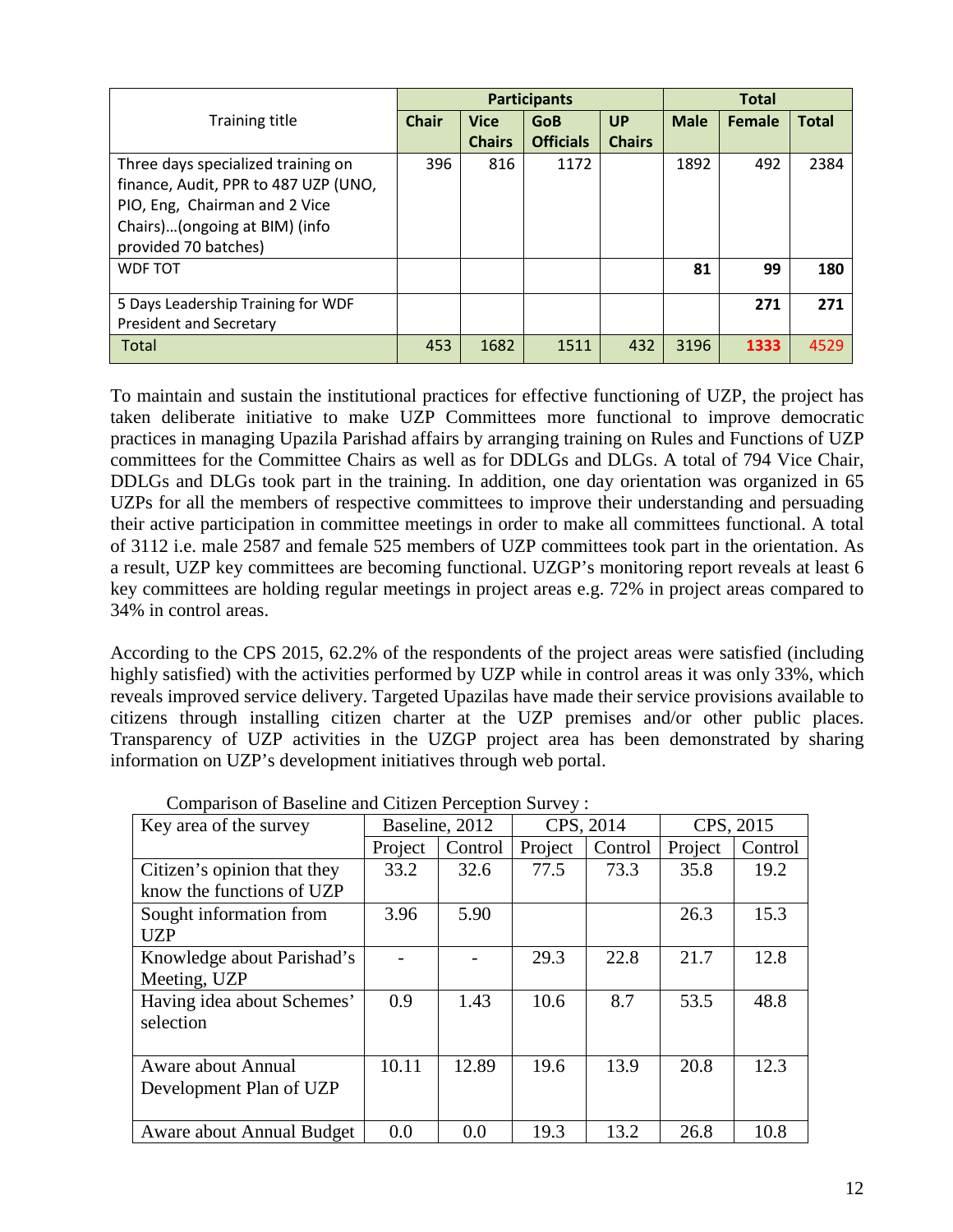| Key area of the survey                                  | Baseline, 2012 |         |         | CPS, 2014 | CPS, 2015 |         |
|---------------------------------------------------------|----------------|---------|---------|-----------|-----------|---------|
|                                                         | Project        | Control | Project | Control   | Project   | Control |
| of UZP                                                  |                |         |         |           |           |         |
|                                                         |                |         |         |           |           |         |
| Good coordination between<br>Chairman and UNO           | 21.62          | 21.79   | 63.0    | 50.6      | 31.7      | 30.0    |
|                                                         |                |         |         |           |           |         |
| Citizens' Satisfaction on<br>overall performance of UZP | 12.9           | 15.15   | 49.7    | 26.7      | 51.2      | 29.8    |

UZGP, through BIM organized a three day long training on Financial Management, Audit and Public Procurement Rules for the elected representatives and key government officials including the UNO, Upazila Engineer and Project Implementation Officer (PIO) to improve their understanding on financial management, audit and procurement issues for improved financial discipline. A total of 2384 participants from 487 UZPs attended in the training of which 492 were women. It has been observed that UZPs are now better able to prepare budget complying with the Upazila Parishad Act and more confident in dealing with the procurement process. UZGP monitoring reveals 70% women representatives are now participating in the tendering process, which demonstrates increased individual capacity and confidence in managing UZP business.

The project has organized two days training on 'Office Management, Filing and Documentation' for the office staff (Computer Operator, Office Assistant, Office Secretary Confidential Assistant) of 65 UZPs. A total of 223 participants i.e. male 210 and female 13 received 2 days training at BIM. Furthermore, UZGP facilitated two days orientation for the officials of LGD MIE Wing on M&E system, M&E tools and web MIS system. UZGP also has arranged a demonstration on the MIS to 12 govt. officials of LGD. In addition, project has organized two days training for UZP staff (Computer Operator, Office Assistant, Office Secretary Confidential Assistant) on web MIS at district level where 265 participants attended in the training from 65 UZPs. As a result in-house capacity of UZPs in project areas have improved that paved the way of quick uploading of data in the system.

To ensure accountability of Upazila Parishad through the dissemination of information to the larger public UZPs have organized open sessions on Plans & Budget at UZPs level with the support from the Project. A total of 54 UZPs prepared their plan book while 22 have already published it and remaining are in the press for publication. Community people and representatives of NGOs and CSOs expressed their satisfaction and reiterate their commitment to support UZPs in implementing development schemes as well as raising social awareness for improved community participation in LGIs activities. Community people urged UZPs to allocate more resources for education, health, poverty reduction and promoting agriculture related services.

The project continued to develop and distribute IEC and visibility materials including Pen, Folder, Note book (small and medium), and Annual Dairy 2016 to the stakeholders. In addition project has initiated to publish project annual report for 2015. Three TV commercial on UZP functions are ready and placed before LGD for getting clearance to on air in different channels.

UZGP supported the formation of Women Development Forum in 96 Upazilas and 41 districts during the reporting period and mobilized elected women representatives of Union Parishads and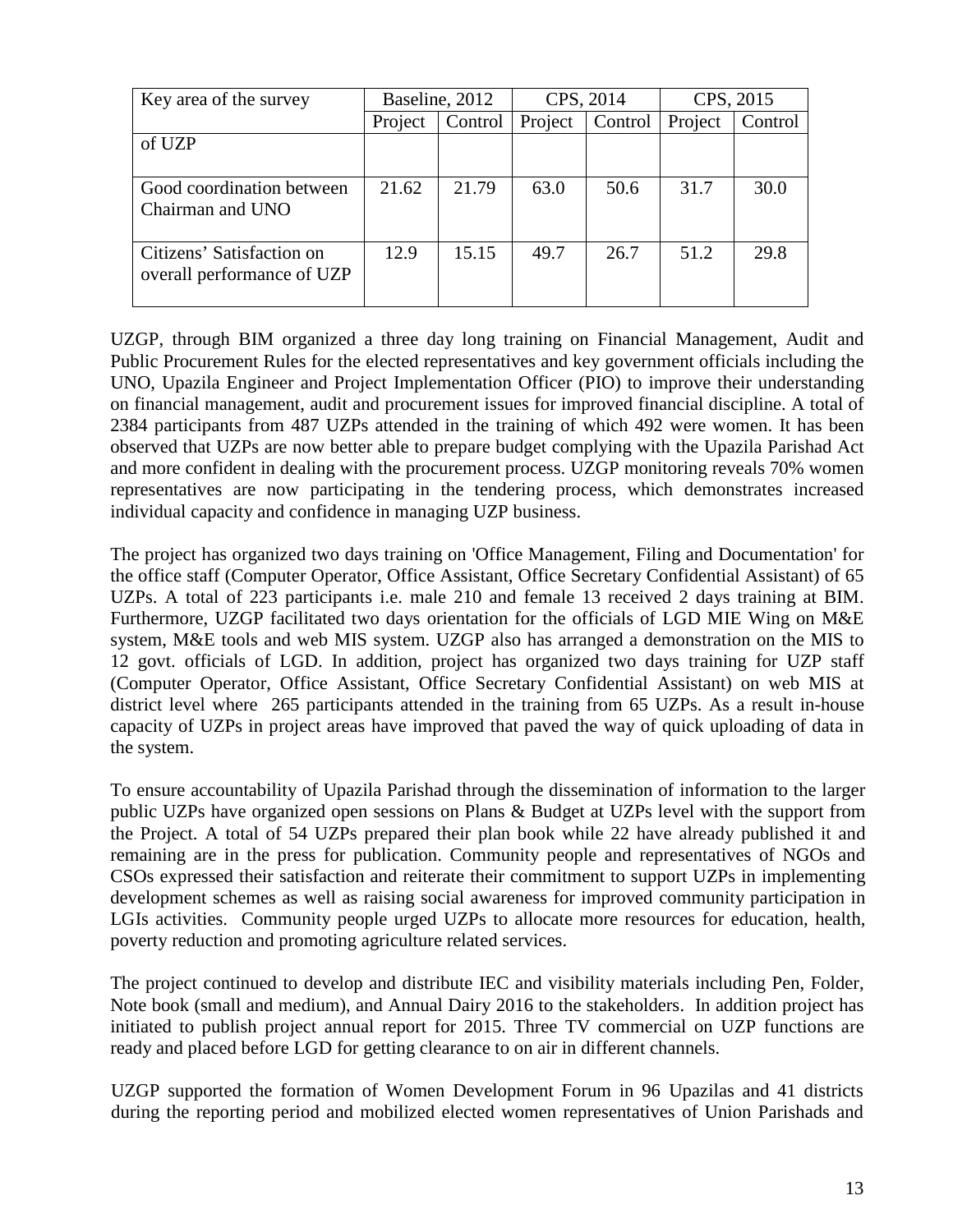Municipalities in a platform to build their capacity as LGI representatives and to raise their voice to address gender disparity through gender responsive planning and budgeting. In addition, training support provided to 6146 number of wormen representatives, extended necessary guidance and fiancial assistance for holding regular meetings of the Executive Committee of WDF in Upazila and distric level to share their experiences and strategize action against violence against women and actively participating in planning, budgeting and implementation of development intervention at every level of LGIs. A total of 240 WDF is now registered under the Directorate of Women's Affairs of which 213 got registration in 2015WDF leaders are networking with many local organizations to address violence against women and enabling income generating opportunities for the poor women. UZGP's monitoring report and field visit reports depict WDF as an emerging platform of increased political participation of women at local level that enabled benefit for disadvantaged women by undertaking relevant schemes from UP and UZPs.

#### **Output 2: Strengthened Planning and Budgeting system at UZP with MDG orientation and pro-poor service delivery mechanism**

Project has initiated two-days training to UZP members on 'Planning, Budgeting and Local Resource Mobilizations' in 7 districts for 65 UZPs. A total 612 participants i.e. male 558 and female 54 have received the training. UZP Chair, Vice Chair UZP Engineer and UP Chair took part in the training. Despite challenges of adequate resources to implement the plan, it would support UZPs to explore for funding opportunities to implement the plan developed through participatory manner. To facilitate an inclusive and participatory development approach, it is now mandatory for all UZPs to prepare annual development plans and five years plans. The survey reveals that only 20.8% of the respondent in the project area and 12.3% of the respondent in the control areas admitted that they knew about the annual plan of Upazila Parishad (CPS 2015).

Upazila Parishad engaged community people for preparing their plan and budget as well as identifying the development priorities. As a result 54 UZPs have developed their five-year plan in a participatory manner with UZGP's facilitation. In addition, 100% UZPs submitted their budget to LGD in time in subsequent fiscal years, which was only 4% before UZGP's intervention. It has revealed that UZPs those have received Upazila Fiscal Facility Grants (Performance Based Grants) implemented 15% of their development schemes targeting the marginalized groups i.e. persons with disabilities, religious and ethnic minorities and 10% of their total investment were spent for addressing the needs of these disadvantaged groups. It also enabled Upazila Parishad to focus on MDG based service delivery and a significant increase (62% to 90%) shown in addressing MDG off-tracked issues, thereby contributing in achieving MDGs. A total of 380355 (Male 179087 and female 201268) direct beneficiaries were benefited from different schemes implemented, of which over 53% are women.

#### **Output 3: Strengthened technical capacity of Local Government Division for effective policy review, monitoring, lesson learning and capacity development of LGIs for enhanced Local Governance.**

UZGP supported LGD in drafting Seven Rules and one Regulations of Upazila Parishad, which are reviewed by the LGD and sent to Law ministry for vetting in September 2015. Ministry of Law completed vetting of 2 Rules and remaining is under process. It is expected that vetting would be completed within April 2016.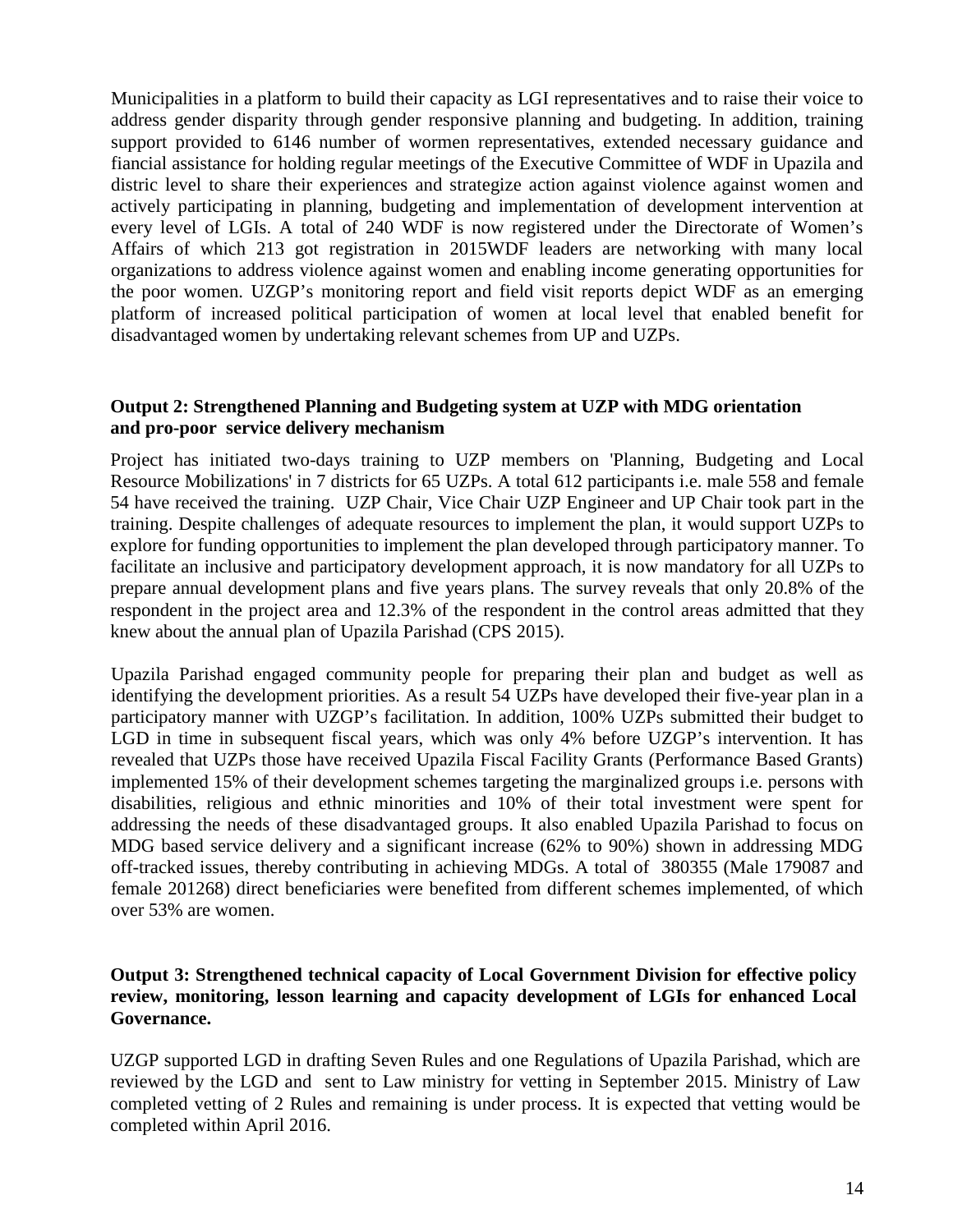Project initiated two days orientation for MIE wing govt. officials of LGD on M&E system, M&E tools and web MIS system. A total 12 govt. officials were given demonstration on the system. In addition, the project has organized two day training on web MIS for the Upazila Parishad staff (Computer Operator, Office Assistant, Office Secretary Confidential Assistant ) of 65 UZPs. A total 265 participants attended in the training. Participants of these training were exposed to the practical demonstration of UZPs web MIS to learn how they can download and upload information to the web MIS e.g. information of UZP monthly meeting and committee meetings including the meeting notice, meeting resolution and Government Order.

UZGP, in collaboration with UPGP is currently supporting LGD in developing a National Capacity Building Framework for LGIs based on the learning of its capacity building intervention. In addition, five Policy Briefs were drafted based on the findings of the policy studies conducted last year, which are placed to the Policy Advisory Group (PAG) for review.

#### **Delays in implementation, challenges, lessons learned & best practices:**

Some activities could not be accomplished as planned due to contextual realities that include ensuring consultants on board in time; Municipality election in most of the Upazilas also affected the training schedule of UZP functionaries as well as field level activities that resulted in delaying of implementation of planned activities. Issuance of Rules for UZP is taking longer time for review and vetting.

Challenges includes frequent transfer and timely placement of full time DDLGs, suspension of elected functionaries especially the Upazila Parishad Chairmen and Vice Chairmen, lack coordination of line department officials, rivalry of LGI representatives with the honourable Member of Parliament (MP), late release of ADP allocation from LGD to Upazila, limited role of Vice Chairman in managing UZP business were some challenges that affect on smooth implementation of activities on the ground. However, initiatives were taken to address most of the challenges through timely communication with LGD, organizing coordination and review meeting with the line department officials at district and division level, discussing in the Project Board and Project Steering Committee meeting. In addition, UZGP's risk apprehension and risk mitigation strategy worked better in overcoming most of the challenges.

UFF grants along with the simple guideline and backstopping support in planning worked better in addressing MDG based service delivery. Technical assistance backed with financial support and flexibility in investment choices increased outreach of services to the disadvantaged. Performance Assessment induced healthy competition among Upazilas that enhance overall performance of Upazila Parishad.

WDF's advocacy influenced UZP in selecting schemes that enabled women's leadership in decision making process thereby benefit more women. United strength of WDF expanded space for women representatives' active participation in LGIs that largely benefitted women. School based awareness raising campaign against early marriage and sexual harassment created space for wider engagement of community and created public opinion. School based campaign is best value for money that enabled wider outreach and confidence of children to take action against sexual harassment.

Divisional & District level coordination meeting with DDLGs, UNOs, key line department officials and representative of UZP Chairmen worked better in managing UZP affairs. Improved coordination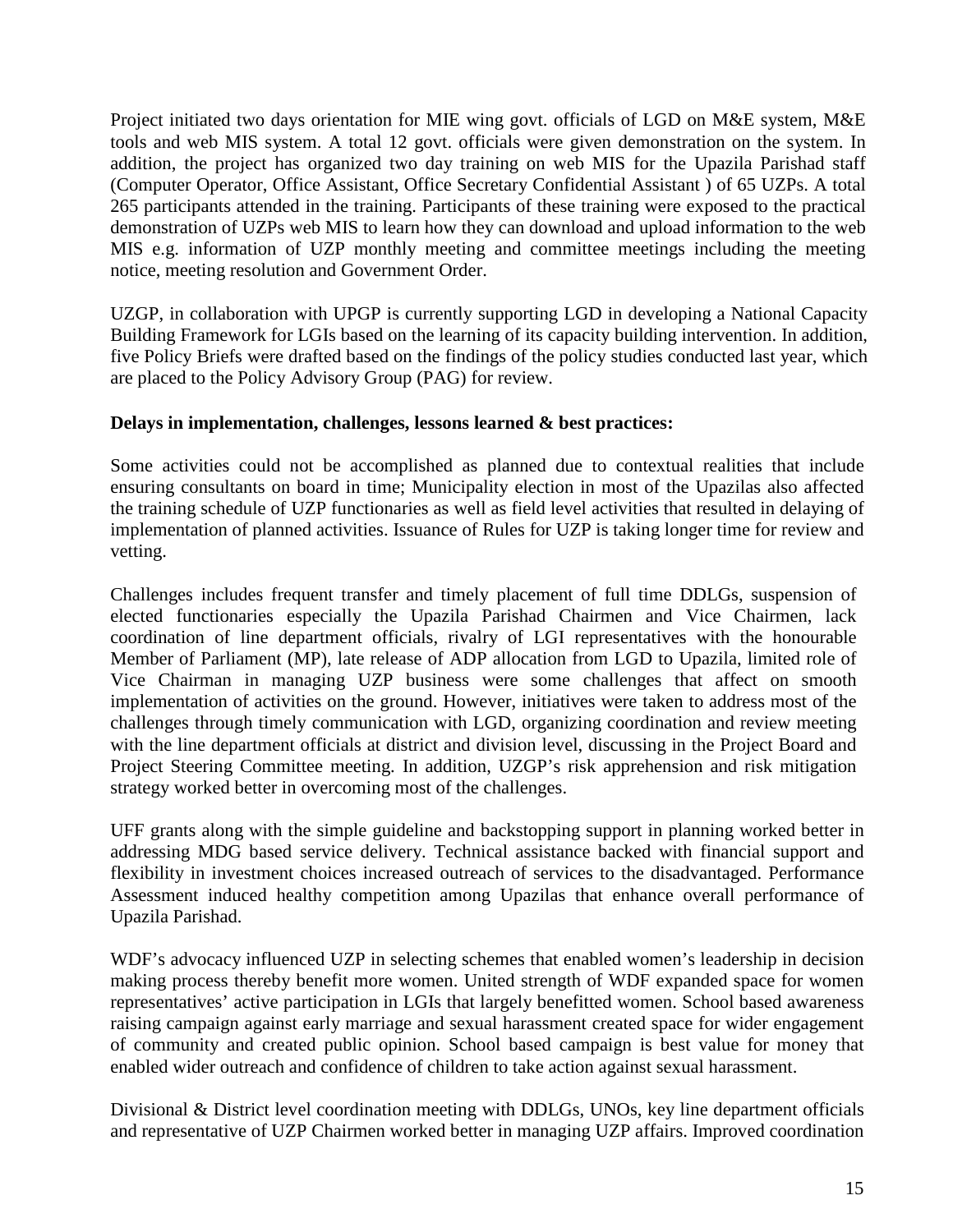among the UZP functionaries improved management efficiency and service delivery. In addition, technical assistance backed by financial assistance induced UZPs to engage community participation in planning and budgeting process. Active citizen participation and quality inputs encouraged UZPs to uphold commitment of continuation such pre-budget consultation.

#### **Qualitative assessment**

UZGP's progress towards targeted achievements is on track and it is expected that most of the stated objectives and targets would be achieved by 2016. Institutional capacities of UZPs have improved in managing their business particularly plan, budget and democratic decision making process. Citizen engagement in planning, designing and implementation of development intervention enhanced community ownership in one hand and democratic accountability of Upazila Parishad towards its constituents on the other. UZGP's initiative ensured vetting of two Rules and five other Rules are under vetting process. Such legal instruments would further strengthen UZPs in managing its business.

UZGP conducted Action Research to understand the process and practices of UZP's planning and budgeting as well as the functioning of UZP committees. These two qualitative researches reveals UZPs in project areas are now engaging community people in planning and budgeting process and also finalize the selection of development schemes addressing community demand. UZP's are sharing their draft budget in their Notice Board, public places and in the local Press Club for public inputs prior to finalize their budget. In addition, UZPs are sharing their plan and budget through web-portal that reveals improved transparency and accountability.

Upazila Parishads in project areas are now enabling discussion and debate to address the community demand. It can be noted that some UZPs took special measures to ensure inclusion of the excluded people e.g. the persons with disabilities, *dalits* through undertaking development schemes. In addition, WDFs were supported by the UZPs to mobilize public opinion against early marriage. Such initiatives enhanced community engagement and ownership in one hand and also ensured community oversight on the other.

Upazila Parishads are now responding positively on women's issues, which reveal women's voices are heard in managing UZP business. WDF enabled opportunities for it's members to learn from each other and negotiate and bargain the issue of gender equity from resource allocation to implementation of development schemes at Upazila Parishad and Union Parishad level. Women members are gradually taking lead of development intervention as PIC chair and functioning of Upazila Committees. The project has contributed in improving MDG based service delivery in selected UZPs through UFF grants.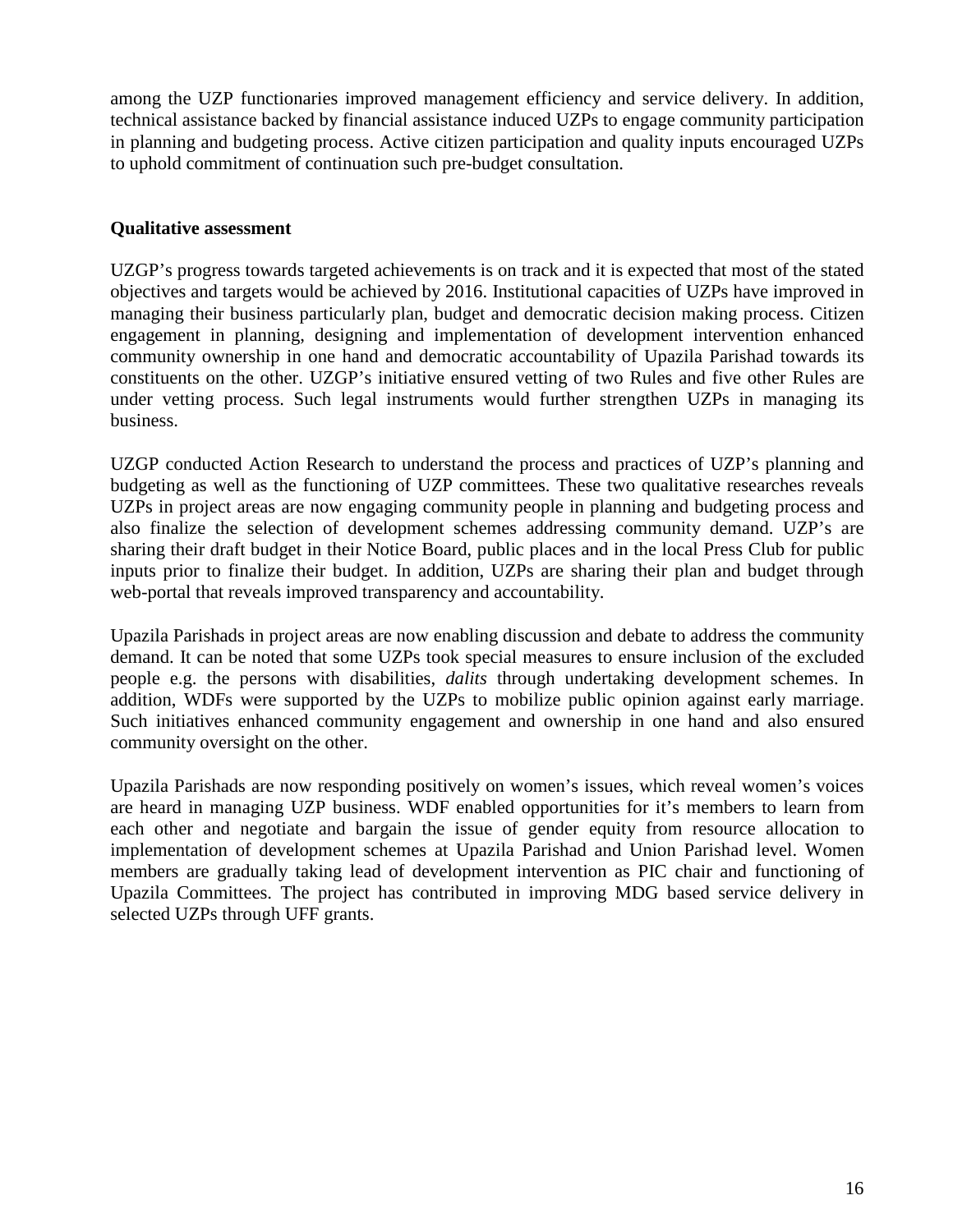|                                                                                                                                                                                                                                                                                                                                                                                                                                                                                                                                                                                                                                                                                                                                                                                                                                                                                                                                                                                                                                                                                         | <b>Achieved Indicator Targets</b>                                                                                                                                                                                                                                                                                                                                                                                                                                                                                                                                                                                                                         | <b>Reasons for</b> | <b>Source of Verification</b>                                                                                                   |
|-----------------------------------------------------------------------------------------------------------------------------------------------------------------------------------------------------------------------------------------------------------------------------------------------------------------------------------------------------------------------------------------------------------------------------------------------------------------------------------------------------------------------------------------------------------------------------------------------------------------------------------------------------------------------------------------------------------------------------------------------------------------------------------------------------------------------------------------------------------------------------------------------------------------------------------------------------------------------------------------------------------------------------------------------------------------------------------------|-----------------------------------------------------------------------------------------------------------------------------------------------------------------------------------------------------------------------------------------------------------------------------------------------------------------------------------------------------------------------------------------------------------------------------------------------------------------------------------------------------------------------------------------------------------------------------------------------------------------------------------------------------------|--------------------|---------------------------------------------------------------------------------------------------------------------------------|
| <b>Outcome 1</b><br><b>Indicator</b> 1.1 Legal and Regulatory Framework in<br>Place: By end of project, 12 of 17 secondary<br>legislation instruments required by UZP Act 09 are<br>effective.<br><b>Baseline: 7</b><br><b>Planned Target: 12-17</b><br><b>Indicator 1.2 Functional and Institutional Capacity</b><br>Improved: By end of project, all UZPs have<br>adopted internal rules and by-laws including an<br>anti-corruption strategy and a Citizens' Charter<br><b>Baseline: 0</b><br><b>Planned Target: 3</b><br><b>Indicator</b> 1.3 Democratic Accountability: By end<br>of project, citizen awareness of roles and<br>responsibilities of UZP is significantly higher (95%)<br>confidence level) as compared with baseline.<br><b>Baseline: 32.7</b><br><b>Planned Target: 50</b><br><b>Indicator</b> 1.4 Pro-poor infra and services: By end<br>of project, citizen satisfaction with services<br>specifically targeted by Upazilas through pro-poor<br>and MDG-responsive planning has significantly<br>increased (95% confidence level) as compared with<br>baseline. | 1.1. Seven Rules of UZP drafted and sent to law<br>ministry for vetting. Vetting completion of<br>two Rules and remaining are under process.<br>1.2. One regulations of UZP completed and sent<br>to law ministry for vetting<br>1.3 Citizen awareness on roles and responsibilities<br>of UZP improved. CPS reveals more than<br>three-fourths $(77.5%)$ of the respondents in<br>project area and slightly lower 73.3%<br>respondents in control areas are aware of it.<br>1.4 Of the total respondents, more than 20.8% in<br>the project area are aware of the five year plan of<br>UZP compared to 12.3% respondents in control<br>area. (CPS 2015). | Variance;          | <b>Copies of Rules</b><br>$\bullet$<br>One<br>regulations<br>$\bullet$<br>documents<br>Citizen Perception<br>Survey report 2015 |
| <b>Baseline: 13.5</b><br><b>Planned Target:70</b>                                                                                                                                                                                                                                                                                                                                                                                                                                                                                                                                                                                                                                                                                                                                                                                                                                                                                                                                                                                                                                       |                                                                                                                                                                                                                                                                                                                                                                                                                                                                                                                                                                                                                                                           |                    |                                                                                                                                 |
| <b>Output 1</b><br>Indicator 1.1 By the end of the project, women and<br>men councilors in all UZPs assert their ability to<br>participate in debate and influence decision making<br>to a significantly greater degree (95% confidence<br>level) than those in a control group.                                                                                                                                                                                                                                                                                                                                                                                                                                                                                                                                                                                                                                                                                                                                                                                                        | 1.1.54% of UZPs meeting (women and men<br>councillors) participants making debate and<br>influence in decision making (project monitoring<br>data)                                                                                                                                                                                                                                                                                                                                                                                                                                                                                                        |                    | Regular<br>project<br>$\bullet$<br>monitoring report                                                                            |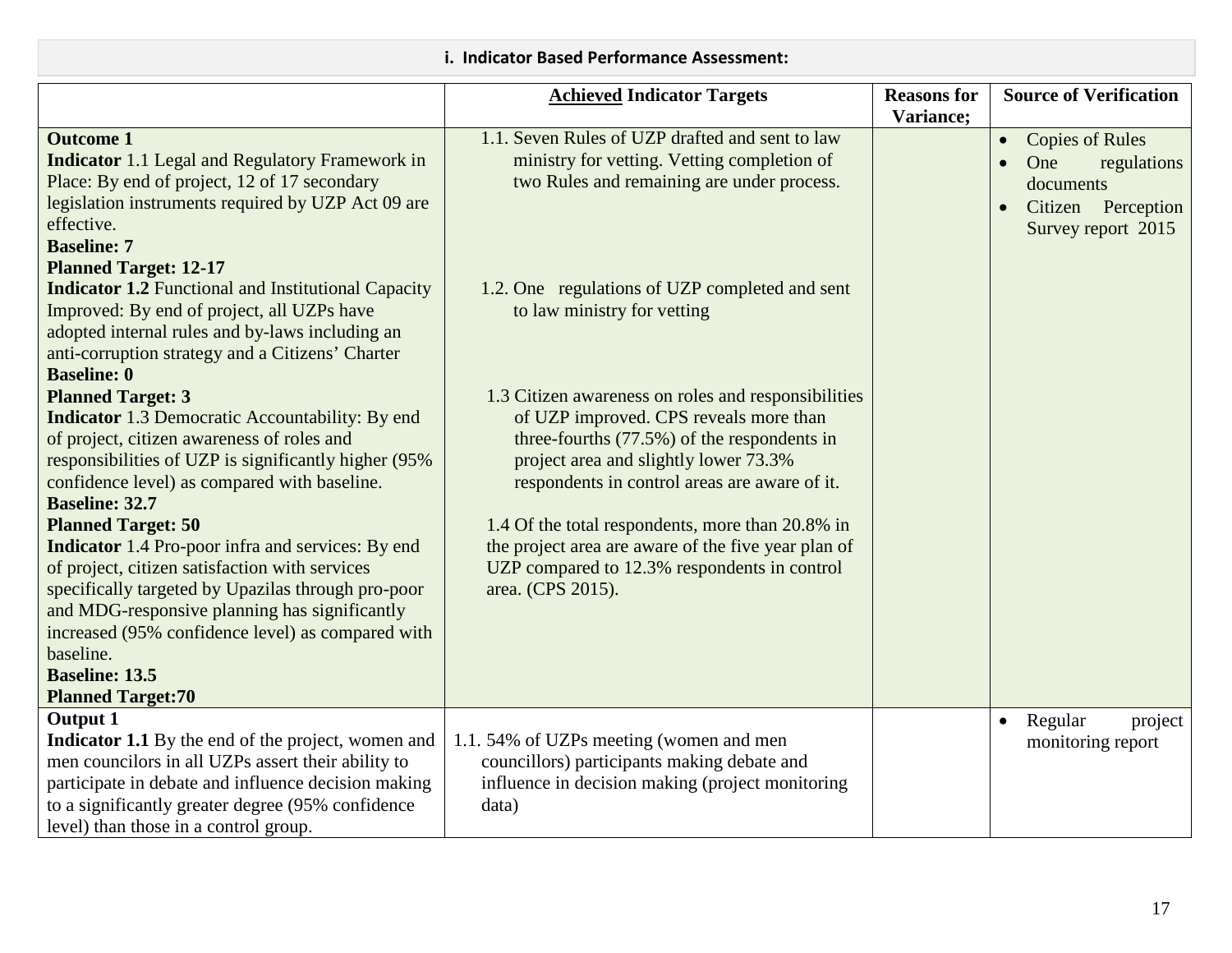|                                                                                                                                                                                                                             | <b>Achieved Indicator Targets</b>                                                                                                                                                                                                                                                                                                                        | <b>Reasons for</b><br>Variance; | <b>Source of Verification</b>                                   |
|-----------------------------------------------------------------------------------------------------------------------------------------------------------------------------------------------------------------------------|----------------------------------------------------------------------------------------------------------------------------------------------------------------------------------------------------------------------------------------------------------------------------------------------------------------------------------------------------------|---------------------------------|-----------------------------------------------------------------|
| Baseline: 37.48<br><b>Planned Target: 60</b><br><b>Indicator</b> 1.2 By the end of the project, all UZPs<br>are compliant with 90% of the provisions of the<br>Right to Information Act.                                    | 1.2 In 65 Pilot UZPs in 7 Districts, 65 Information<br>Officer appointed by GOB & trained by project. A<br>total 122 participants received training on Right to<br>Information and Digital Vision Regarding the<br>awareness on Citizen Charter, 30.8% of the<br>respondents informed that they have seen the                                            |                                 | <b>Citizens Perceptions</b><br>Survey 2015<br>Government order, |
| <b>Baseline:</b>                                                                                                                                                                                                            | Citizen Charter at the UZP premises in project area<br>while 17.5% in control area had seen it.                                                                                                                                                                                                                                                          |                                 |                                                                 |
| <b>Planned Target:</b><br>Indicator 1.3 By the end of the project, all UZPs<br>have 6 key standing committees functioning.<br><b>Baseline:26.19</b>                                                                         | 1.3.6 key standing committee of UZPs bi-monthly<br>meeting held 72% of project areas and 34% of<br>control areas in the reporting year (project<br>monitoring report).                                                                                                                                                                                   |                                 | Project reporting<br>Monitoring data                            |
| <b>Planned Target: 50</b><br>Indicator 1.4 By end of project, women UZP<br>representatives and functionaries from all Upazilas<br>participating in officially registered Women's<br>Development Fora at District level.     | 1.4 96 UZPs have formed WDF at Upazila level under<br>41 districts. A Total 2733 participants from different<br>UZPs, UP and Paurashava attended in the WDF<br>formation workshop. 240 WDF got registration at<br>Upazila level.                                                                                                                         |                                 | WDF report<br>workshop reports                                  |
| <b>Baseline:41.46</b><br><b>Planned Target:200</b><br>Indicator 1.5 By end of project, all UZPs have<br>prepared a "Citizens Charter" incorporating<br>arrangements for UZP-constituent relations<br><b>Baseline: 90.47</b> | 1.5 According to the survey 100% UZPs in the project<br>area and 92.9% UZPs has displayed citizen charter in<br>the UZP premises. Regarding the awareness on<br>Citizen Charter, 23.4% of the respondents informed<br>that they had seen the Citizen Charter at the UZP<br>premises in project area while 14% in control area had<br>seen it. (CPS 2015) |                                 | <b>Citizens Perceptions</b><br>Survey 2015                      |
| <b>Output 2</b><br>Indicator 2.1 A draft horizontal and vertical<br>assignment of key development functions at<br>Upazila level is agreed with GoB by project mid-<br>term and is tested in 21 Upazila by end of project.   |                                                                                                                                                                                                                                                                                                                                                          |                                 |                                                                 |
| <b>Baseline:</b><br><b>Planned Target:</b>                                                                                                                                                                                  | 2.2. 133 UZP published plan book last year and 54<br>more have prepared their plan of which 22 already<br>published and remaining will be published soon.                                                                                                                                                                                                |                                 | Printed UZPs plan and<br>budget books                           |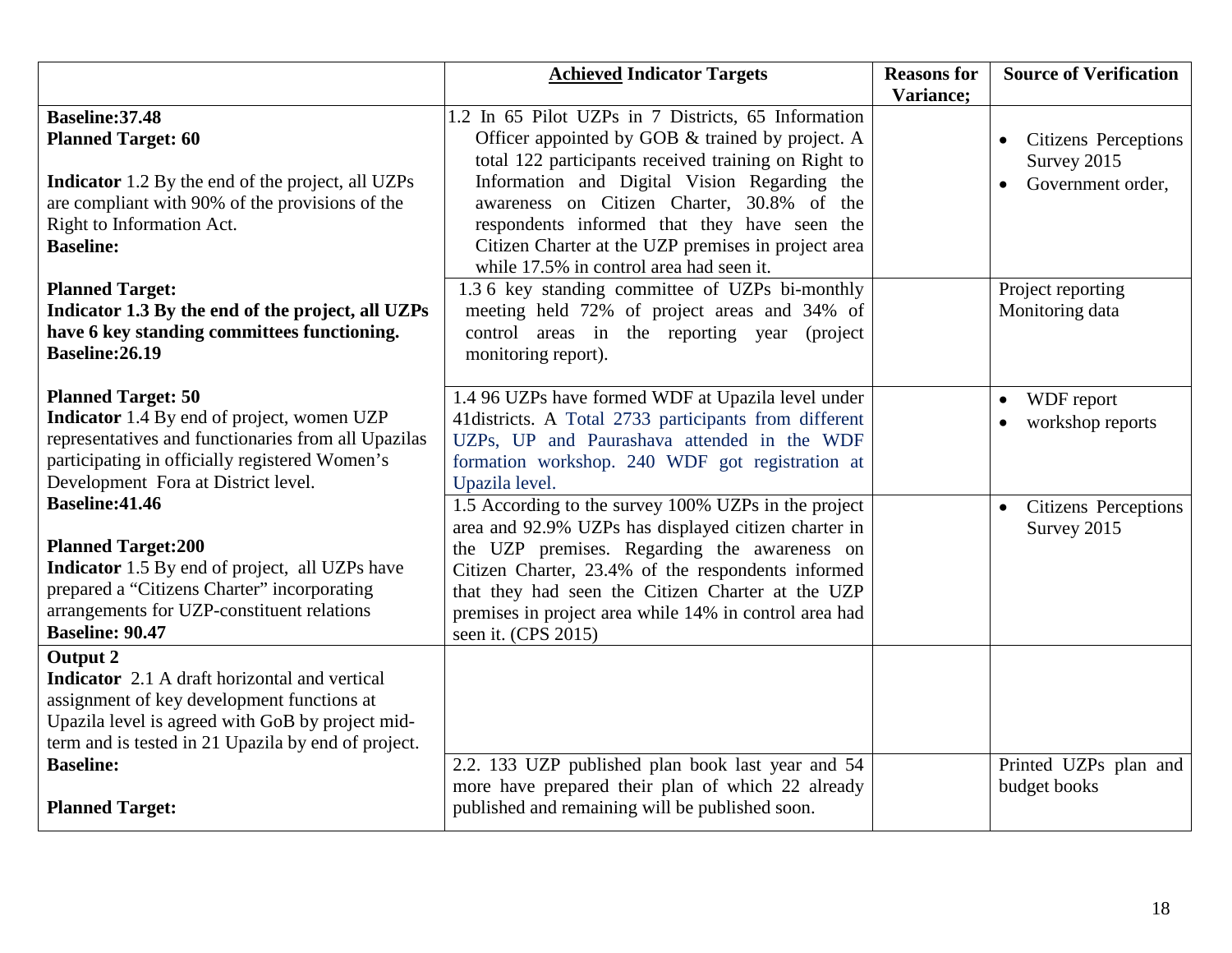|                                                                                                                                                                                                                                                                                                                                                                                                                                                                                                                                                                                                                           | <b>Achieved Indicator Targets</b>                                                                                                                                                                                                                                                                                                                                                                                                                                                                                                                                                                                                                                                                                                                                                                                                                                                                               | <b>Reasons for</b> | <b>Source of Verification</b>                                                                                                                                                              |
|---------------------------------------------------------------------------------------------------------------------------------------------------------------------------------------------------------------------------------------------------------------------------------------------------------------------------------------------------------------------------------------------------------------------------------------------------------------------------------------------------------------------------------------------------------------------------------------------------------------------------|-----------------------------------------------------------------------------------------------------------------------------------------------------------------------------------------------------------------------------------------------------------------------------------------------------------------------------------------------------------------------------------------------------------------------------------------------------------------------------------------------------------------------------------------------------------------------------------------------------------------------------------------------------------------------------------------------------------------------------------------------------------------------------------------------------------------------------------------------------------------------------------------------------------------|--------------------|--------------------------------------------------------------------------------------------------------------------------------------------------------------------------------------------|
| Indicator 2.2 BY end of project, 14Upazila have<br>each produced development plans responding to<br>local MDG assessment<br><b>Baseline:</b><br><b>Planned Target:</b><br><b>Indicator 2.3</b> In final year of project, at least 90%<br>of performance-based grants are allocated to<br>projects identified as MDG-responsive in annual<br>development plans<br><b>Baseline:</b><br><b>Planned Target:</b>                                                                                                                                                                                                               | Out of the 150 schemes adopted, a total 135 (90%)<br>schemes are directly MDG-focused. Out of 135<br>schemes 50 schemes are directly focused to MDG 1<br>which is contributing to eradicate extreme poverty and<br>Hunger with creation of income generating activities,<br>40 schemes are direct focused on MDG 2 which is<br>contributing to universal primary education, 9 schemes<br>is directly focused on MDG 3 which is contributing to<br>promote Gender equality and empowerment, 10<br>schemes are directly focused on MDG 4 which is<br>contributing to Reduce child mortality, 10schemes are<br>directly focused to MDG 5 which is contributing to<br>improve maternal health, 1 direct focused on MDG 6<br>which is contributing to Malaria and other diseases<br>and 14 schemes are directly focused on MDG 7, which<br>is contributing to ensure environmental sustainability<br>in local areas. | Variance;          | Schemes list<br>$\bullet$<br>Fund disbursement<br>$\bullet$<br>document<br>Schemes report by<br>$\bullet$<br><b>UZPs</b><br>Schemes<br>approval<br>$\bullet$<br>letter issued from<br>LGD. |
| <b>Output 3</b><br><b>Indicator</b> 3.1 Policy Development: By the end of<br>the project, at least 2 legislative or regulatory<br>instruments influenced by outcome of piloting<br>activities are drafted and approved.<br><b>Baseline:</b><br><b>Planned Target:</b><br>Indicator 3.2 Capacity Building: By the end of<br>the project, the Policy Advisory Group has<br>prepared and the GoB has adopted a National<br>Framework for Local Government Capacity<br>Development<br>Baseline:<br><b>Planned Target:</b><br><b>Indicator 3.3 Monitoring:</b> By the end of the<br>project, the Monitoring, Investigation and | 3.1 5 policy researches has completed $(1st draft)$ on<br>(1) Local Government system in Bangladesh:<br>Comparative perspective and practices: (2) Policy<br>Research on Functional Assignment to Local<br>Governments (Union Parishad and Upazila levels) in<br>the delivery of health and education services: (3)<br>Review of local government laws towards a uniform<br>local government legislation: (4) Study on local<br>government financing that includes fund flow system<br>grant, taxation, accounting and audit practices: (5)<br>Study on prospects of a Uniform tax schedule/regime<br>for LGIs of Bangladesh.<br>3.2 Consultation process ongoing in developing the<br>National Capacity Building Framework for LGIs.<br>Policy Advisory group reformed by ensuring the<br>representation of academics, civil society as<br>members are now fully functional                                    |                    | 5<br>policy<br>researches<br>documents<br>Field staff reports<br><b>Retreat Report</b>                                                                                                     |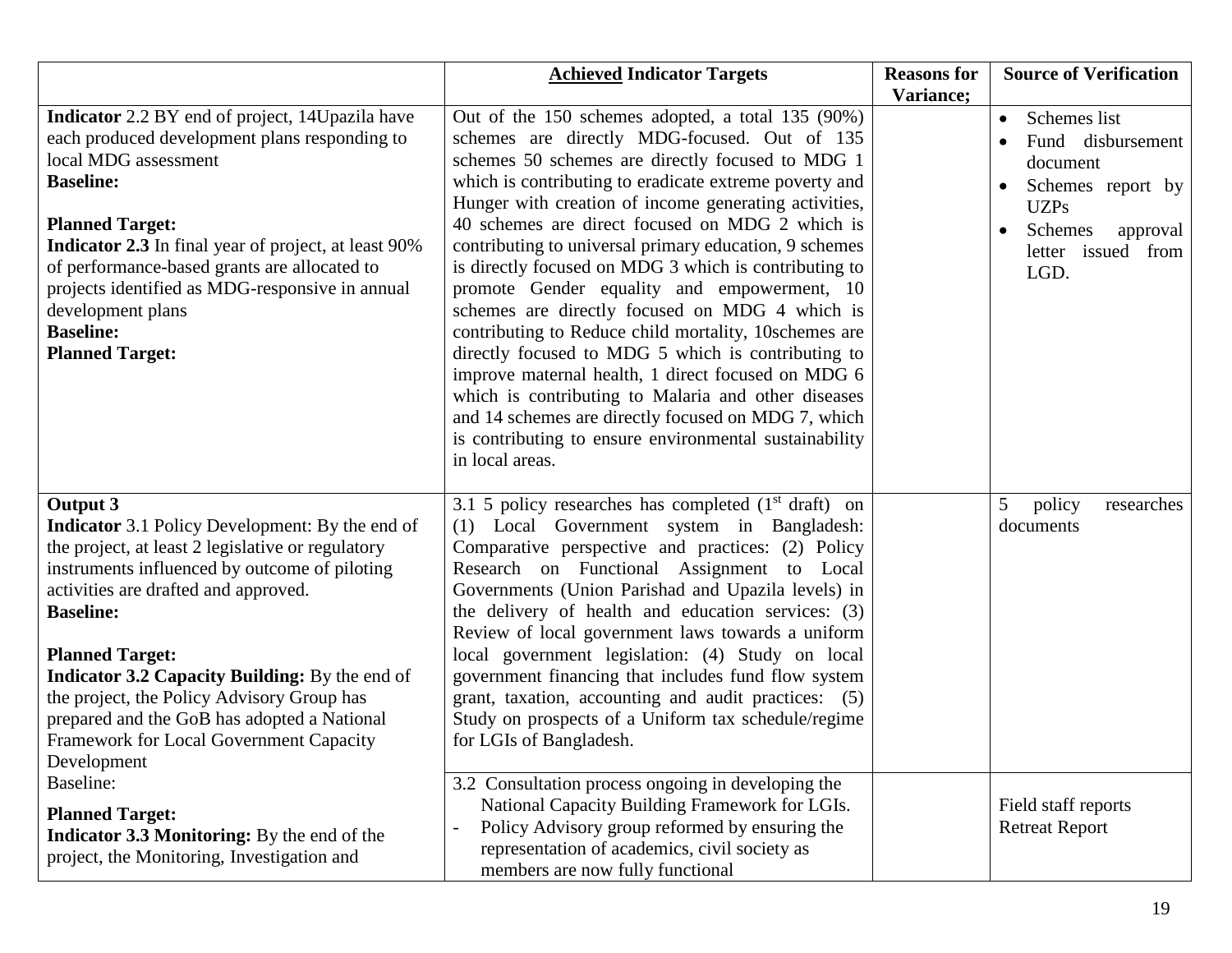|                                                                                                                                                                                                                                                                                                                       | <b>Achieved Indicator Targets</b>                                                                                                                                                                                                                                                                                               | <b>Reasons for</b><br>Variance; | <b>Source of Verification</b>                                                                       |
|-----------------------------------------------------------------------------------------------------------------------------------------------------------------------------------------------------------------------------------------------------------------------------------------------------------------------|---------------------------------------------------------------------------------------------------------------------------------------------------------------------------------------------------------------------------------------------------------------------------------------------------------------------------------|---------------------------------|-----------------------------------------------------------------------------------------------------|
| Evaluation Wing of LGD has a functioning MIS<br>capturing key data on local government<br>performance<br><b>Baseline:</b><br><b>Planned Target:</b><br><b>Indicator 3.4 Lessons Learning:</b> By the end of the<br>project, LGD/training institutions (NILG, BARD,<br>RDA) are capacitated to continue replication of | 3.3. Project M&E strategy and tools printed for UZPs<br>monitoring; Govt officials are using the tool during<br>UZP monitoring. UZPs monitoring tools are<br>introduce in Web MIS, which is practicing in the<br>65 UZPs.<br>3.4 Continued technical support to 5 training<br>Institution of NILG, BARD, RDA BIM, and<br>NPAPD. |                                 | Draft M& E strategy<br>$\overline{\phantom{a}}$<br>Printed M&E tools<br>Web MIS<br>Training manuals |
| best practices learned from project's lessons<br>Baseline:                                                                                                                                                                                                                                                            |                                                                                                                                                                                                                                                                                                                                 |                                 |                                                                                                     |
| <b>Planned Target:</b><br><b>Indicator 3.5 Backstopping:</b> By the end of the<br>project, the DLG has a sustainable system for<br>monitoring and backstopping local governments<br><b>Baseline:</b><br><b>Planned Target:</b>                                                                                        | 3.5 Continued Field staff backstopping for UNOs,<br>DLG/DDLG and UZP members in support of<br>understanding & adherence to UZP procedural<br>requirements                                                                                                                                                                       |                                 | Field staff reports                                                                                 |

# **ii. Red Card Campaign Eliminates Early Marriage**

A WDF-supported `Red card' campaign steered movement against early marriage in Satkhira district through raising awareness among mass people, school students, parents and local leaders. The campaign, being jointly implemented by Women Development Forum (WDF) chapter of Satkhira Sadar Upazila and local administration, is now playing a major role in preventing early marriages in the district. With the slogan "Education First, Red Card to Child Marriage", the campaign has helped the Upazila Parishads and the district administration to mobilize the masses in addressing Violence Against Women (VAW) in general and preventing the child marriage, in particular.

"Child marriage is a life-destroying thing to a girl. We have to continue study and should not

get marry before 18," said Ambia Khatun, a ninth-grade student of Shakhara-Komorpur A G Secondary High School. "The campaign gives us the confidence to say 'no' to child marriage…now we are very much aware of the adverse affect of the child marriage and ready to stop the social menace," she said, adding, "If parents try to marry off their underage child, we will definitely lodge complain to the local administration and will do our best to stop it."